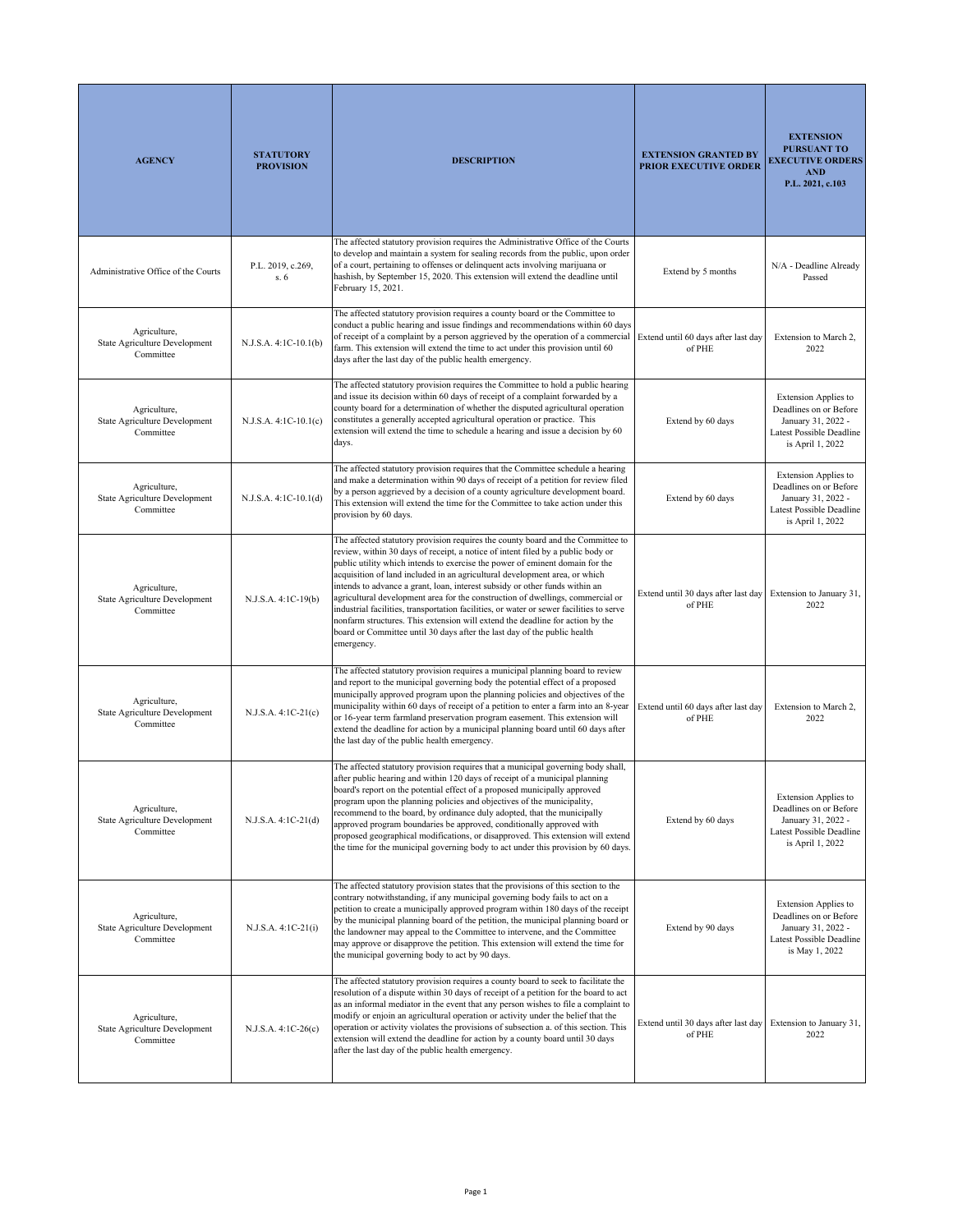| Agriculture,<br>State Agriculture Development<br>Committee | N.J.S.A. 4:1C-32.4(c)    | The affected statutory provision requires that the Committee shall, within 90<br>days of receipt, approve, disapprove, or approve with conditions an application<br>submitted for the purposes of subsection a. of this section, concerning the<br>construction, installation, and operation of biomass, solar, and wind energy<br>generation facilities, structures, and equipment on preserved farmland. This<br>extension will extend the time for the Committee to take action on an application<br>by 60 days.                                                                                                                                                                                                                                                                        | Extend by 60 days | <b>Extension Applies to</b><br>Deadlines on or Before<br>January 31, 2022 -<br>Latest Possible Deadline<br>is April 1, 2022                                                                                                                                                                                                                                                                                                                                                                                                                                                    |
|------------------------------------------------------------|--------------------------|--------------------------------------------------------------------------------------------------------------------------------------------------------------------------------------------------------------------------------------------------------------------------------------------------------------------------------------------------------------------------------------------------------------------------------------------------------------------------------------------------------------------------------------------------------------------------------------------------------------------------------------------------------------------------------------------------------------------------------------------------------------------------------------------|-------------------|--------------------------------------------------------------------------------------------------------------------------------------------------------------------------------------------------------------------------------------------------------------------------------------------------------------------------------------------------------------------------------------------------------------------------------------------------------------------------------------------------------------------------------------------------------------------------------|
| Agriculture,<br>State Agriculture Development<br>Committee | N.J.S.A. 4:1C-39(a)      | The affected statutory provision grants the Committee the first right and option<br>to purchase certain land enrolled in a municipally approved program or other<br>farmland preservation program, and provides that if the Committee chooses to<br>exercise the first right and option, the Committee shall give notice of that intent<br>to the landowner within a period of 30 days following the date of receipt of the<br>notice of executed contract of sale, and shall submit its offer to match the terms<br>and conditions of the executed contract of sale to the landowner within the 60<br>days following the expiration of the 30-day period. This extension will extend<br>each deadline for the Committee to act by 60 days.                                                | Extend by 60 days | The Committee has<br>determined that it no<br>longer requires any<br>extension of the 60-day<br>deadline for the<br>Committee to submit its<br>offer to match the terms<br>and conditions of an<br>executed contract of sale.<br>That extension is<br>therefore terminated. The<br>extension of the 30-day<br>deadline for the<br>Committee to provide<br>notice of its intent to<br>exercise the first right and<br>option shall apply to any<br>such deadline falling on<br>or before January 31,<br>2022, making the latest<br>possible extended<br>deadline April 1, 2022. |
| Banking and Insurance,<br>Division of Banking              | N.J.S.A. 17:11C-12       | The affected statutory provision states that any sale or transfer of a controlling<br>interest in a consumer lender or sales finance company licensee's or applicant's<br>business shall be deemed approved if the Commissioner does not deny a<br>completed application within 90 days after its receipt. This extension will extend<br>the time the Commissioner has to deny a completed application by 90 days.                                                                                                                                                                                                                                                                                                                                                                         | Extend by 90 days | <b>Extension Applies to</b><br>Deadlines on or Before<br>January 31, 2022 -<br>Latest Possible Deadline<br>is May 1, 2022                                                                                                                                                                                                                                                                                                                                                                                                                                                      |
| Banking and Insurance,<br>Division of Banking              | N.J.S.A. 17:11C-69       | The affected statutory provision states that the sale or transfer of a controlling<br>interest in a residential mortgage lender or residential mortgage broker<br>applicant's or licensee's business shall be deemed approved if the Commissioner<br>does not deny a completed application within 90 days after its receipt. This<br>extension will extend the time the Commissioner has to approve or deny a<br>completed application by 90 days.                                                                                                                                                                                                                                                                                                                                         | Extend by 90 days | <b>Extension Applies to</b><br>Deadlines on or Before<br>January 31, 2022 -<br>Latest Possible Deadline<br>is May 1, 2022                                                                                                                                                                                                                                                                                                                                                                                                                                                      |
| Banking and Insurance,<br>Division of Banking              | N.J.S.A. 17:12B-24(A)(1) | The affected statutory provision states that an application by a savings<br>association to upgrade a previously operated branch office shall be deemed<br>approved on the 30th day after receipt by the Commissioner, unless approved or<br>denied earlier by the Commissioner in writing. This extension will extend the<br>time by which the Commissioner has to approve or deny a completed application<br>by 90 days.                                                                                                                                                                                                                                                                                                                                                                  | Extend by 90 days | <b>Extension Applies to</b><br>Deadlines on or Before<br>January 31, 2022 -<br>Latest Possible Deadline<br>is May 1, 2022                                                                                                                                                                                                                                                                                                                                                                                                                                                      |
| Banking and Insurance,<br>Division of Banking              | N.J.S.A. 17:12B-24(F)(2) | The affected statutory provision states that an application by a savings<br>association which has has been in business for at least three years, and which is<br>well capitalized, adequately managed, and, if applicable, has received in its most<br>recent examination under the Community Reinvestment Act of 1977 a rating of<br>not less than "satisfactory record of meeting community credit needs," or its<br>equivalent, may apply for expedited branch office approval, and such application<br>shall be deemed approved on the 30th day after receipt by the Commissioner,<br>unless approved or denied earlier by the Commissioner in writing. This<br>extension will extend the time by which the Commissioner has to approve or<br>deny a completed application by 90 days. | Extend by 90 days | <b>Extension Applies to</b><br>Deadlines on or Before<br>January 31, 2022 -<br>Latest Possible Deadline<br>is May 1, 2022                                                                                                                                                                                                                                                                                                                                                                                                                                                      |
| Banking and Insurance,<br>Division of Banking              | N.J.S.A. 17:12B-250(c)   | The affected statutory provision states that a filing by a capital stock association<br>to amend its certificate of incorporation shall be deemed approved on the 30th<br>day after receipt by the Commissioner, unless approved or disapproved earlier by<br>the Commissioner in writing. This extension will extend the time by which the<br>Commissioner may approve or disapprove a filing by 90 days.                                                                                                                                                                                                                                                                                                                                                                                 | Extend by 90 days | <b>Extension Applies to</b><br>Deadlines on or Before<br>January 31, 2022 -<br>Latest Possible Deadline<br>is May 1, 2022                                                                                                                                                                                                                                                                                                                                                                                                                                                      |
| Banking and Insurance,<br>Division of Banking              | N.J.S.A. 17:12B-264(c)   | The affected statutory provision states that a certificate of amendment filed with<br>the Commissioner under this provision shall be deemed approved on the 30th<br>day after receipt by the Commissioner, unless approved or disapproved earlier by<br>the Commissioner in writing. This extension will extend by 90 days the time by<br>which the Commissioner must act.                                                                                                                                                                                                                                                                                                                                                                                                                 | Extend by 90 days | <b>Extension Applies to</b><br>Deadlines on or Before<br>January 31, 2022 -<br>Latest Possible Deadline<br>is May 1, 2022                                                                                                                                                                                                                                                                                                                                                                                                                                                      |
| Banking and Insurance,<br>Division of Banking              | N.J.S.A. 17:12B-312      | The affected statutory provision states that a filing by a subsidiary capital stock<br>state association to amend its certificate of incorporation shall be deemed<br>approved on the 30th day after receipt by the Commissioner, unless approved or<br>denied earlier by the Commissioner in writing. This extension will extend the<br>time by which the Commissioner may approve or deny a filing by 90 days.                                                                                                                                                                                                                                                                                                                                                                           | Extend by 90 days | <b>Extension Applies to</b><br>Deadlines on or Before<br>January 31, 2022 -<br>Latest Possible Deadline<br>is May 1, 2022                                                                                                                                                                                                                                                                                                                                                                                                                                                      |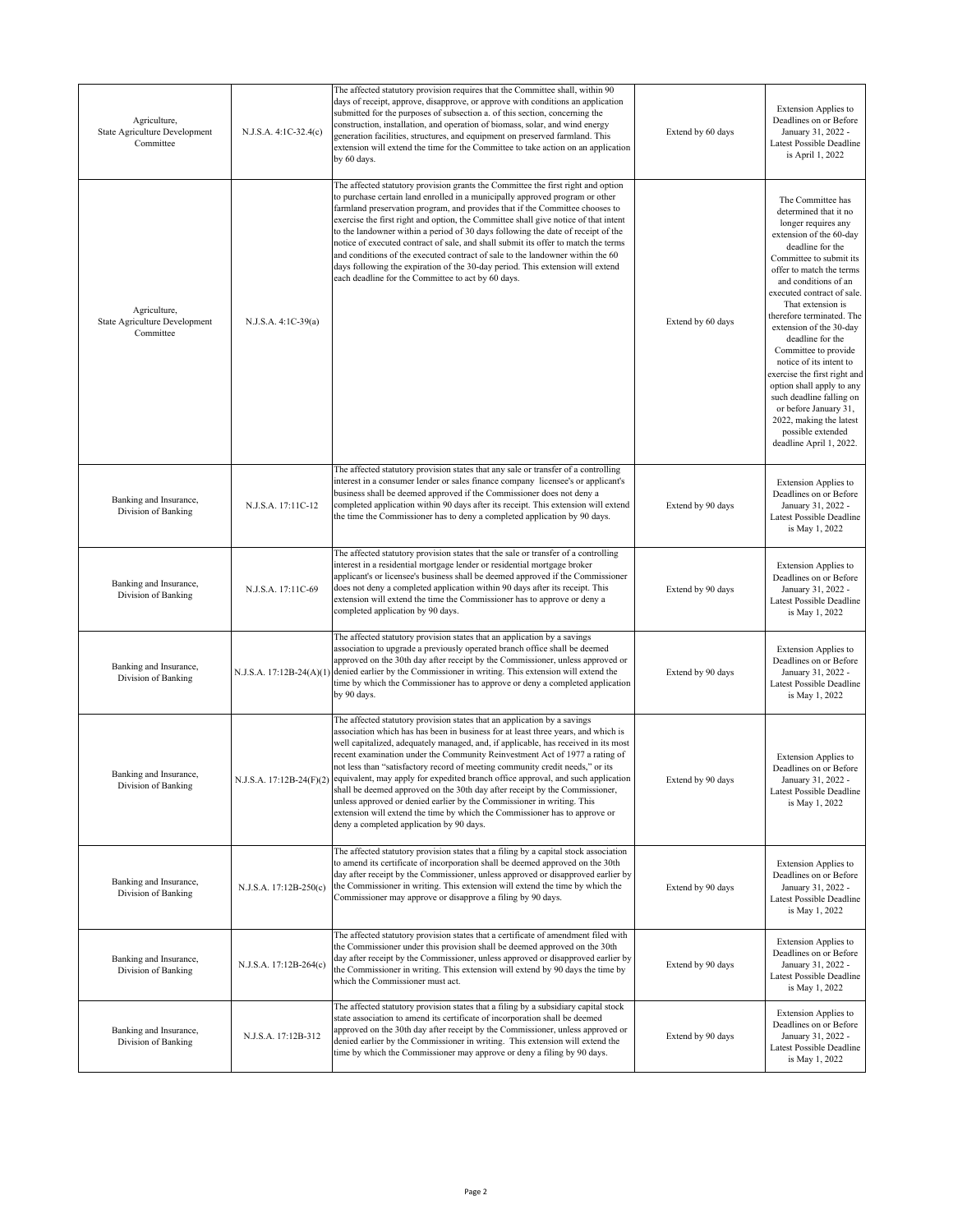| Banking and Insurance,<br>Division of Banking | N.J.S.A. 17:12B-39    | The affected statutory provision states that no by-law nor any change in the by-<br>laws of a savings association shall become effective until it shall have been<br>submitted in writing to the Commissioner and the Commissioner shall either<br>have approved it in writing, or have failed to take any action thereon for a period<br>of 30 days after it shall have been submitted to him. This extension will extend<br>the time for the Commissioner to approve or take action by 90 days.                                                                                                                                                                                                                              | Extend by 90 days           | <b>Extension Applies to</b><br>Deadlines on or Before<br>January 31, 2022 -<br>Latest Possible Deadline<br>is May 1, 2022   |
|-----------------------------------------------|-----------------------|--------------------------------------------------------------------------------------------------------------------------------------------------------------------------------------------------------------------------------------------------------------------------------------------------------------------------------------------------------------------------------------------------------------------------------------------------------------------------------------------------------------------------------------------------------------------------------------------------------------------------------------------------------------------------------------------------------------------------------|-----------------------------|-----------------------------------------------------------------------------------------------------------------------------|
| Banking and Insurance,<br>Division of Banking | N.J.S.A. 17:16G-5(d)  | The affected statutory provision requires that a debt adjuster licensee file a copy<br>of its annual report with the Commissioner on or before April 1 of each year.<br>This extension will extend the time for filing a copy of the annual report until<br>August 1, 2020.                                                                                                                                                                                                                                                                                                                                                                                                                                                    | Extend until August 1, 2020 | N/A - Deadline Already<br>Passed                                                                                            |
| Banking and Insurance,<br>Division of Banking | N.J.S.A. 17:9-43(a)   | The affected statutory provision requires public depositories to file certain<br>financial information on a quarterly basis. This extension will extend the filing<br>deadline by 30 days.                                                                                                                                                                                                                                                                                                                                                                                                                                                                                                                                     | Extend by 30 days           | <b>Extension Applies to</b><br>Deadlines on or Before<br>January 31, 2022 -<br>Latest Possible Deadline<br>is March 2, 2022 |
| Banking and Insurance,<br>Division of Banking | N.J.S.A. 17:9A-117    | The affected statutory provision states that amendments to certificates of<br>incorporation filed with the Commissioner by capital stock savings banks shall<br>be deemed approved on the 30th day after receipt by the Commissioner unless<br>approved or denied earlier by the Commissioner in writing. This extension will<br>extend by 90 days the time within which the Commissioner must approve or<br>deny an amendment to a certificate of incorporation before it is deemed<br>approved.                                                                                                                                                                                                                              | Extend by 90 days           | <b>Extension Applies to</b><br>Deadlines on or Before<br>January 31, 2022 -<br>Latest Possible Deadline<br>is May 1, 2022   |
| Banking and Insurance,<br>Division of Banking | N.J.S.A. 17:9A-198(A) | The affected statutory provision states that amendments to certificates of<br>incorporation filed with the Commissioner by savings banks shall be deemed<br>approved on the 30th day after receipt by the Commissioner unless approved or<br>denied earlier by the Commissioner in writing. This extension will extend by 90<br>days the time within which the Commissioner must approve or deny an<br>amendment to a certificate of incorporation before it is deemed approved.                                                                                                                                                                                                                                               | Extend by 90 days           | <b>Extension Applies to</b><br>Deadlines on or Before<br>January 31, 2022 -<br>Latest Possible Deadline<br>is May 1, 2022   |
| Banking and Insurance,<br>Division of Banking | N.J.S.A. 17:9A-20     | The affected statutory provision states that an application by a bank to establish a<br>full branch shall be deemed approved on the 30th day after the receipt by the<br>Commissioner, unless earlier approved or denied by the Commissioner in<br>writing. This extension will extend by 90 days the time by which the<br>Commissioner must act before an application is deemed approved.                                                                                                                                                                                                                                                                                                                                     | Extend by 90 days           | <b>Extension Applies to</b><br>Deadlines on or Before<br>January 31, 2022 -<br>Latest Possible Deadline<br>is May 1, 2022   |
| Banking and Insurance,<br>Division of Banking | N.J.S.A. 17:9A-254(A) | The affected statutory provision requires that within 60 days after the completion<br>of an examination of a bank by the Commissioner, a report thereof, in such form<br>as the Commissioner may prescribe, certified by the person by whom or under<br>whose supervision the examination was made, shall be presented to the directors<br>at a meeting of the board. This extension will extend the deadline for such<br>reports by 30 days.                                                                                                                                                                                                                                                                                  | Extend by 30 days           | <b>Extension Applies to</b><br>Deadlines on or Before<br>January 31, 2022 -<br>Latest Possible Deadline<br>is March 2, 2022 |
| Banking and Insurance,<br>Division of Banking | N.J.S.A. 17:9A-254(B) | The affected statutory provision requires directors to file in the Department,<br>within a 60-day period after a bank examination, certified copies of the report of<br>the examination and the prepared statement showing in detail such of the assets<br>of the bank, other than loans, which, in the judgment of the board, have a value<br>less than the value at which they are carried on the books of the bank, and stating<br>the value, in its judgment, of such assets. This extension will extend the filing<br>deadline for such certified copies by 30 days.                                                                                                                                                      | Extend by 30 days           | <b>Extension Applies to</b><br>Deadlines on or Before<br>January 31, 2022 -<br>Latest Possible Deadline<br>is March 2, 2022 |
| Banking and Insurance,<br>Division of Banking | N.J.S.A. 17:9A-402    | The affected statutory provision states that amendments to certificates of<br>incorporation filed with the Commissioner by subsidiary capital savings banks<br>shall be deemed approved on the 30th day after receipt by the Commissioner<br>unless approved or denied earlier by the Commissioner in writing. This<br>extension will extend by 90 days the time within which the Commissioner must<br>approve or deny an amendment to a certificate of incorporation before it is<br>deemed approved.                                                                                                                                                                                                                         | Extend by 90 days           | <b>Extension Applies to</b><br>Deadlines on or Before<br>January 31, 2022 -<br>Latest Possible Deadline<br>is May 1, 2022   |
| Banking and Insurance,<br>Division of Banking | N.J.S.A. 17:9A-414(a) | The affected statutory provision requires the Commissioner to decide whether to<br>approve an acquisition under sections 28 through 36 of P.L.1996, c.17 (C.17:9A-<br>409 through C.17:9A-417) within 60 days after receipt of a completed<br>application, provided, that if the Commissioner requests additional information<br>from the applicant following receipt of a completed application, the time limit<br>for decision by the Commissioner shall be the later of: (1) 60 days after receipt of<br>a completed application, or (2) 30 days after the Commissioner's receipt of the<br>requested additional information. This extension will extend the time by which<br>the Commissioner must take action by 90 days. | Extend by 90 days           | <b>Extension Applies to</b><br>Deadlines on or Before<br>January 31, 2022 -<br>Latest Possible Deadline<br>is May 1, 2022   |
| Banking and Insurance,<br>Division of Banking | N.J.S.A. 17:9A-52(c)  | The affected statutory provision states that a certificate filed in the Department<br>for the approval of the Commissioner, concerning payment of certain dividends,<br>shall be deemed approved on the 30th day after receipt by the Commissioner,<br>unless approved or denied earlier by the Commissioner in writing. This<br>extension will extend by 90 days the time by which the Commissioner must act<br>before a certificate is deemed approved.                                                                                                                                                                                                                                                                      | Extend by 90 days           | <b>Extension Applies to</b><br>Deadlines on or Before<br>January 31, 2022 -<br>Latest Possible Deadline<br>is May 1, 2022   |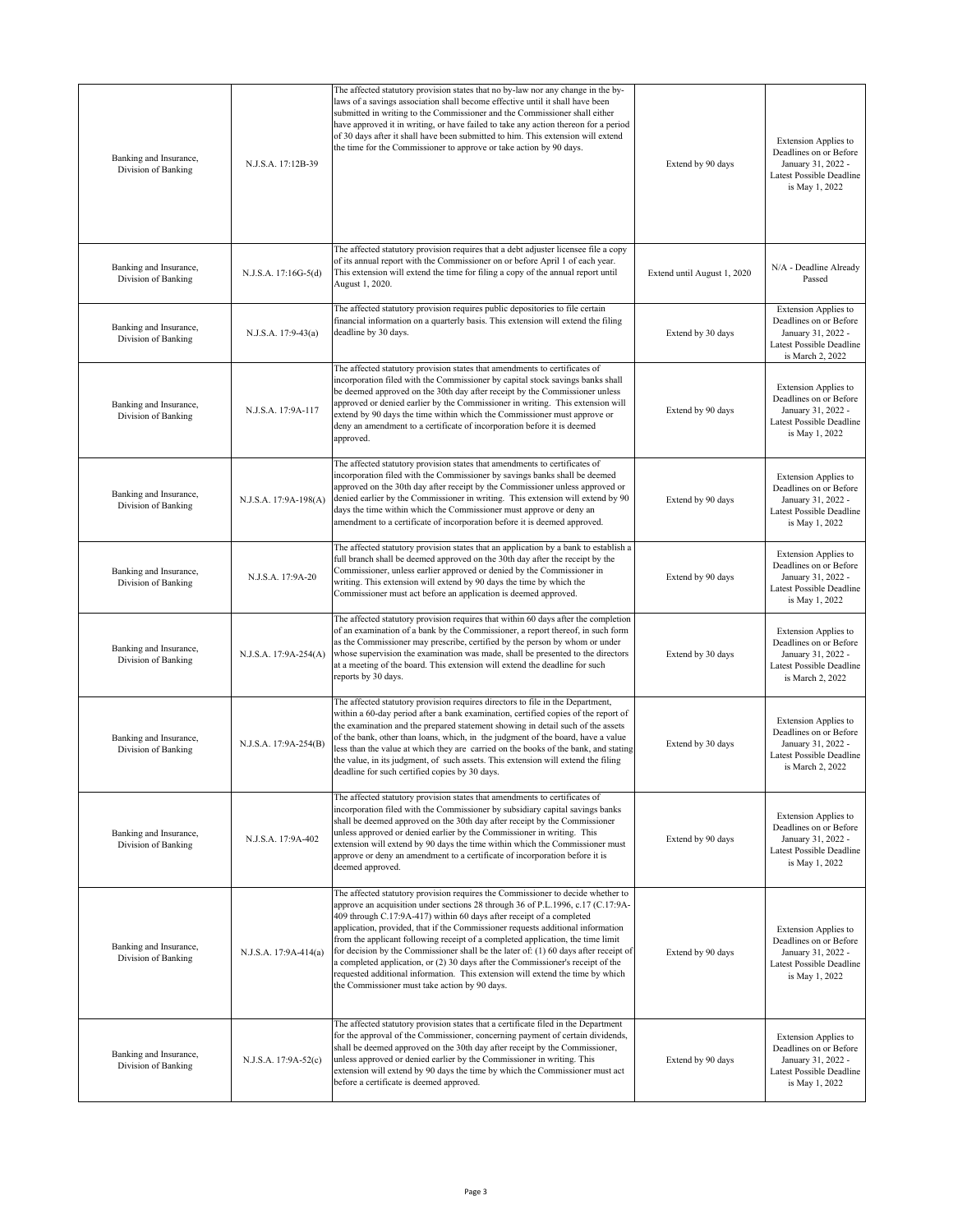| Banking and Insurance,<br>Division of Banking   | N.J.S.A. 17:9A-6.2    | The affected statutory provision states that a certificate of amendment filed with<br>the Commissioner under this provision shall be deemed approved on the 30th<br>day after receipt by the Commissioner, unless approved or disapproved earlier by<br>the Commissioner in writing. This extension will extend by 90 days the time by<br>which the Commissioner must act.                                                                                                                                                                     | Extend by 90 days  | <b>Extension Applies to</b><br>Deadlines on or Before<br>January 31, 2022 -<br>Latest Possible Deadline<br>is May 1, 2022                                                                                                                                                                                                                                                                 |
|-------------------------------------------------|-----------------------|------------------------------------------------------------------------------------------------------------------------------------------------------------------------------------------------------------------------------------------------------------------------------------------------------------------------------------------------------------------------------------------------------------------------------------------------------------------------------------------------------------------------------------------------|--------------------|-------------------------------------------------------------------------------------------------------------------------------------------------------------------------------------------------------------------------------------------------------------------------------------------------------------------------------------------------------------------------------------------|
| Banking and Insurance,<br>Division of Banking   | N.J.S.A. 17:9A-79(A)  | The affected statutory provision requires the annual meeting of the stockholders<br>of every bank to be held on such day in January, February, March or April in<br>each year as the bylaws shall provide; or, if there be no governing bylaw, then on<br>the fourth Tuesday in March; or, in the case of a savings bank operating on a<br>fiscal-year basis, the annual meeting shall be held no later than 120 days after the<br>closing of the fiscal year. This extension will extend the deadline for such<br>annual meetings by 30 days. | Extend by 30 days  | <b>Extension Applies to</b><br>Deadlines on or Before<br>January 31, 2022 -<br>Latest Possible Deadline<br>is March 2, 2022.<br>Accordingly, the only<br>upcoming deadlines for<br>which an extension<br>remains available are<br>deadlines for annual<br>meetings that would<br>ordinarily occur in<br>January 2022.                                                                     |
| Banking and Insurance,<br>Division of Banking   | N.J.S.A. 17:9A-8.5(b) | The affected statutory provision states that a certificate of amendment filed with<br>the Commissioner under this provision shall be deemed approved on the 30th<br>day after receipt by the Commissioner, unless approved or disapproved earlier by<br>the Commissioner in writing. This extension will extend by 90 days the time by<br>which the Commissioner must act.                                                                                                                                                                     | Extend by 90 days  | <b>Extension Applies to</b><br>Deadlines on or Before<br>January 31, 2022 -<br>Latest Possible Deadline<br>is May 1, 2022                                                                                                                                                                                                                                                                 |
| Banking and Insurance,<br>Division of Insurance | N.J.S.A. 17B:27B-13   | The affected statutory provision requires that a third party administrator shall file<br>an annual report for the preceding calendar year with the Commissioner on or<br>before March 1 of each year. The extension will extend the time for filing the<br>report by 120 days.                                                                                                                                                                                                                                                                 | Extend by 120 days | <b>Extension Applies to</b><br>Deadlines on or Before<br>January 31, 2022 -<br>Latest Possible Deadline<br>is May 31, 2022.<br>Accordingly, there are no<br>upcoming deadlines for<br>which an extension<br>remains available.                                                                                                                                                            |
| Banking and Insurance,<br>Division of Insurance | N.J.S.A. 17:23-42(a)  | The affected statutory provision requires an insurer/insurance group of which an<br>insurer is a member to submit an annual corporate governance disclosure no later<br>than June 1st of each calendar year. This extension will extend the time for an<br>insurer/insurance group to submit an annual corporate governance disclosure<br>statement by 60 days from June 1, 2020.                                                                                                                                                              | Extend by 60 days  | N/A - Deadline Already<br>Passed                                                                                                                                                                                                                                                                                                                                                          |
| Banking and Insurance,<br>Division of Insurance | N.J.S.A. 17:23-1      | The affected statutory provision requires every insurance company transacting<br>business in the State to file quarterly statements regarding their financial<br>condition covering the periods ending on March 31, June 30, and September 30,<br>within 45 days after each such date. This extension will extend by 30 days the<br>deadlines for quarterly statements covering the periods ending on March 31 and<br>June 30.                                                                                                                 | Extend by 30 days  | Extension Applies to<br>Deadlines on or Before<br>January 31, 2022 -<br>Latest Possible Deadline<br>is March 2, 2022.<br>Accordingly, there are no<br>upcoming deadlines for<br>which an extension<br>remains available.                                                                                                                                                                  |
| Banking and Insurance,<br>Division of Insurance | N.J.S.A. 17:27A-3(a)  | The affected statutory provision requires certain insurers to annually register by<br>April 1 of each year, and to report all material changes or additions to the<br>Commissioner within fifteen days after the end of the month in which the<br>insurers learn of such changes or additions. This extension will extend by 60<br>days the time within which insurers must register and/or report material changes<br>or additions.                                                                                                           | Extend by 60 days  | Extension Applies to<br>Deadlines on or Before<br>January 31, 2022 -<br>Latest Possible Deadline<br>is April 1, 2022.<br>Accordingly, no further<br>extensions of annual<br>registration deadlines<br>remain available, but 60-<br>day extensions remain<br>available for reports of<br>material changes or<br>additions that would<br>otherwise be due on or<br>before January 31, 2022. |
| Banking and Insurance,<br>Division of Insurance | N.J.S.A. 17:27A-3(d)  | The affected statutory provision requires certain insurers to keep current the<br>information required to be disclosed in thier registration statements by reporting<br>all material changes or additions on amendment forms provided by the<br>Commissioner within 15 days after the end of the month in which it learns of<br>each such change or addition. This extension will extend by 60 days the time<br>within which insurers must report material changes or additions.                                                               | Extend by 60 days  | <b>Extension Applies to</b><br>Deadlines on or Before<br>January 31, 2022 -<br>Latest Possible Deadline<br>is April 1, 2022                                                                                                                                                                                                                                                               |
| Banking and Insurance,<br>Division of Insurance | N.J.S.A. 17:27A-3(j)  | The affected statutory provision states that a disclaimer of affiliation between any<br>person and any authorized insurer shall be deemed to have been granted unless<br>the Commissioner, within 30 days following receipt of a complete disclaimer,<br>notifies the filing party in writing that the disclaimer is disallowed. This<br>extension will extend by 90 days the time for the Commissioner to notify the<br>filing party in writing that a disclaimer is disallowed.                                                              | Extend by 90 days  | <b>Extension Applies to</b><br>Deadlines on or Before<br>January 31, 2022 -<br>Latest Possible Deadline<br>is May 1, 2022                                                                                                                                                                                                                                                                 |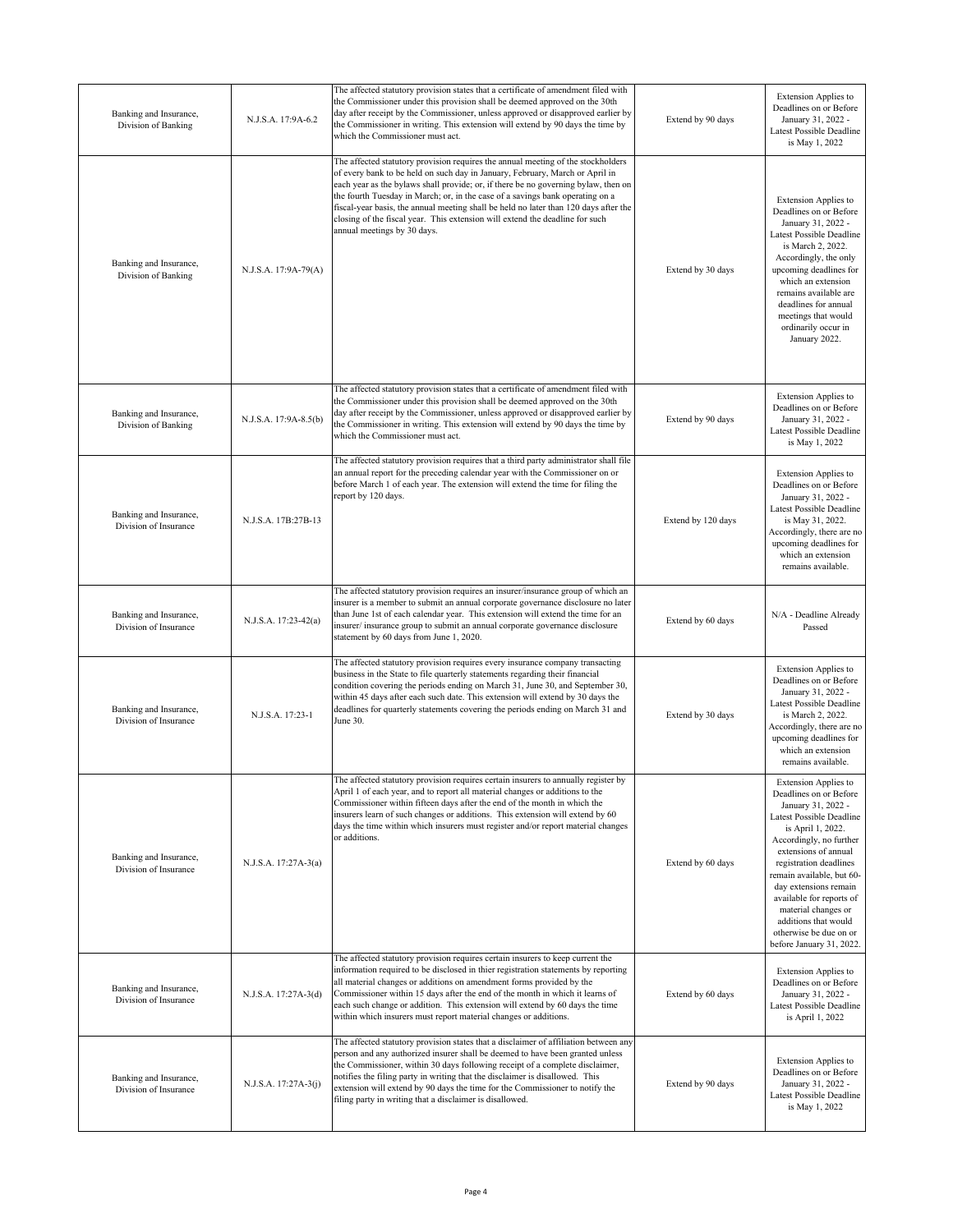| Banking and Insurance,<br>Division of Insurance | N.J.S.A. 17:27A-3(k)              | The affected statutory provision requires that the ultimate controlling person of<br>every insurer subject to registration shall file an annual enterprise risk report.<br>This extension will extend the time for an insurer to file an annual enterprise risk<br>report by 60 days.                                                                                                                                                                                                                                                                                                                                                                                                                                                                                                                                                                                                                                                                                                                                                                                      | Extend by 60 days | <b>Extension Applies to</b><br>Deadlines on or Before<br>January 31, 2022 -<br>Latest Possible Deadline<br>is April 1, 2022                                                                                              |
|-------------------------------------------------|-----------------------------------|----------------------------------------------------------------------------------------------------------------------------------------------------------------------------------------------------------------------------------------------------------------------------------------------------------------------------------------------------------------------------------------------------------------------------------------------------------------------------------------------------------------------------------------------------------------------------------------------------------------------------------------------------------------------------------------------------------------------------------------------------------------------------------------------------------------------------------------------------------------------------------------------------------------------------------------------------------------------------------------------------------------------------------------------------------------------------|-------------------|--------------------------------------------------------------------------------------------------------------------------------------------------------------------------------------------------------------------------|
| Banking and Insurance,<br>Division of Insurance | N.J.S.A. 17:27A-4<br>(c)(2)(a)(i) | The affected statutory provision states that a domestic insurer subject to<br>egistration may pay an extraordinary dividend or make an extraordinary<br>distribution to its shareholders if the Commissioner has received notice of the<br>declaration thereof and has not disapproved such payment within 30 days after<br>having received notice. This extension will extend the time for the<br>Commissioner to take action under this statute by 90 days.                                                                                                                                                                                                                                                                                                                                                                                                                                                                                                                                                                                                              | Extend by 90 days | <b>Extension Applies to</b><br>Deadlines on or Before<br>January 31, 2022 -<br>Latest Possible Deadline<br>is May 1, 2022                                                                                                |
| Banking and Insurance,<br>Division of Insurance | N.J.S.A. 17:27A-4<br>(c)(2)(c)(i) | The affected statutory provision states that a domestic insurer may declare an<br>extraordinary dividend or distribution which is conditional upon the<br>Commissioner's approval thereof, and such a declaration may confer rights upon<br>shareholders if the Commissioner does not disapprove such payment within 30<br>days after having received notice of the declaration thereof. This extension will<br>extend the time for the Commissioner to take action under this statute by 90<br>days.                                                                                                                                                                                                                                                                                                                                                                                                                                                                                                                                                                      | Extend by 90 days | <b>Extension Applies to</b><br>Deadlines on or Before<br>January 31, 2022 -<br>Latest Possible Deadline<br>is May 1, 2022                                                                                                |
| Banking and Insurance,<br>Division of Insurance | N.J.S.A. 17:27A-4(a)(2)           | The affected statutory provision prohibits certain transactions involving a<br>domestic insurer and any person in its holding company system unless the<br>insurer has notified the Commissioner in writing of its intention to enter into the<br>transaction at least 30 days prior thereto, or such shorter period as the<br>Commissioner may permit, and the Commissioner has not disapproved it within<br>that 30-day period. This extension will extend by 90 days the period within<br>which the Commission may disapprove the transaction.                                                                                                                                                                                                                                                                                                                                                                                                                                                                                                                          | Extend by 90 days | <b>Extension Applies to</b><br>Deadlines on or Before<br>January 31, 2022 -<br>Latest Possible Deadline<br>is May 1, 2022                                                                                                |
| Banking and Insurance,<br>Division of Insurance | N.J.S.A. 17:29A-46.1(c)           | The affected statutory provision states that any initial rates filed by an insurer<br>pursuant to N.J.S.A. 17:29A-46.1(b), which governs initial filings for additional<br>rating plans which are based on a percentage increase or decrease of the existing<br>rate level in the insurer's current rating plan, shall be deemed to be approved if<br>not disapproved by the Commissioner within 120 days of receipt of the filing by<br>the Department. This extension will extend by 90 days the time for the<br>Commissioner to disapprove initial rates.                                                                                                                                                                                                                                                                                                                                                                                                                                                                                                               | Extend by 90 days | <b>Extension Applies to</b><br>Deadlines on or Before<br>January 31, 2022 -<br>Latest Possible Deadline<br>is May 1, 2022                                                                                                |
| Banking and Insurance,<br>Division of Insurance | N.J.S.A. 17:29A-46.6(d)           | The affected statutory provision states that a filing by an insurer, affiliated group<br>of insurers, or a rating organization requesting an increase in its Statewide<br>average base rate for private passenger automobile insurance of up to 3% shall be<br>deemed to be approved unless rejected or modified by the Commissioner not<br>later than 30 days after receipt of the filing, unless the Commissioner grants an<br>extension, in which case the filing shall be deemed approved not later than 45<br>days after receipt of the filing; and a filing requesting an increase of more than<br>3%, but not more than 7%, shall be deemed to be approved unless rejected or<br>modified by the Commissioner not later than 45 days after receipt of the filing,<br>unless the Commissioner grants an extension, in which case the filing shall be<br>deemed approved not later than 60 days after receipt of the filing. This extension<br>will extend by 90 days the time by which the Commissioner must issue a<br>decision before a filing is deemed approved. | Extend by 90 days | <b>Extension Applies to</b><br>Deadlines on or Before<br>January 31, 2022 -<br>Latest Possible Deadline<br>is May 1, 2022                                                                                                |
| Banking and Insurance,<br>Division of Insurance | N.J.S.A. 17:29A-5.7(a)            | The affected statutory provision requires that each insurer, except those exempt<br>from filing pursuant to section 6 of this act, shall annually file with the<br>Commissioner, on or before July 1 of each year, a profits report containing the<br>information and calculations required by this section. This extension will extend<br>the time for filing a profits report by 30 days.                                                                                                                                                                                                                                                                                                                                                                                                                                                                                                                                                                                                                                                                                | Extend by 30 days | Extension Applies to<br>Deadlines on or Before<br>January 31, 2022 -<br>Latest Possible Deadline<br>is March 2, 2022.<br>Accordingly, there are no<br>upcoming deadlines for<br>which an extension<br>remains available. |
| Banking and Insurance,<br>Division of Insurance | N.J.S.A. 17:29A-7                 | The affected statutory provision states that ratings-systems filed by or on behalf<br>of an insurer shall be deemed approved if the Commissioner fails to approve or<br>disapprove the rating-systems within 90 days from the filing thereof. This<br>extension will extend the time for the Commissioner to approve or disapprove<br>any rating-systems by 90 days.                                                                                                                                                                                                                                                                                                                                                                                                                                                                                                                                                                                                                                                                                                       | Extend by 90 days | <b>Extension Applies to</b><br>Deadlines on or Before<br>January 31, 2022 -<br>Latest Possible Deadline<br>is May 1, 2022                                                                                                |
| Banking and Insurance,<br>Division of Insurance | N.J.S.A. 17:29AA-5.1(a)           | The affected statutory provision states that an annual rate change for medical<br>malpractice liability insurance filed by insurer or rating organization may become<br>effective not less than 30 days after its filing. This extension will extend the time<br>for a rate change for medical malpractice liability insurance to become effective<br>by 90 days, such that a rate change may become effective not less than 120 days<br>after its filing.                                                                                                                                                                                                                                                                                                                                                                                                                                                                                                                                                                                                                 | Extend by 90 days | <b>Extension Applies to</b><br>Deadlines on or Before<br>January 31, 2022 -<br>Latest Possible Deadline<br>is May 1, 2022                                                                                                |
| Banking and Insurance,<br>Division of Insurance | N.J.S.A. 17:29AA-6                | The affected statutory provision states that for commercial lines insurance,<br>insurers shall file copies of all policy forms for approval with the Commissioner<br>at least 30 days prior to the policy form's effective date, and that a policy form<br>filed under this section shall be deemed approved as of its effective date unless<br>disapproved by the Commissioner prior to its effective date. This extension will<br>extend the time for the Commissioner to take action under this statute by 90<br>days, such that the waiting period shall be 120 days unless waived by the<br>Commissioner in full or in part.                                                                                                                                                                                                                                                                                                                                                                                                                                          | Extend by 90 days | <b>Extension Applies to</b><br>Deadlines on or Before<br>January 31, 2022 -<br>Latest Possible Deadline<br>is May 1, 2022                                                                                                |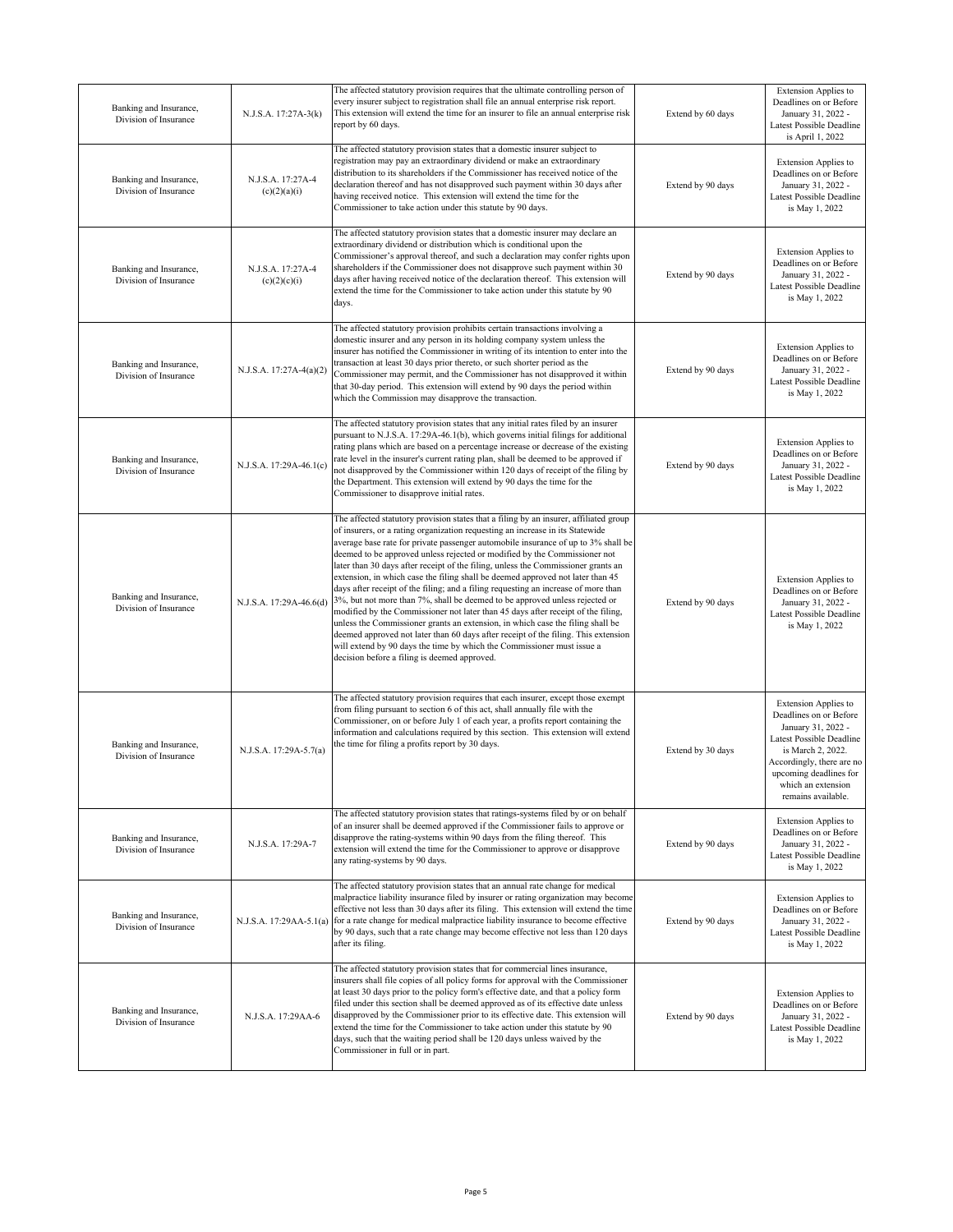| Banking and Insurance,<br>Division of Insurance | N.J.S.A. 17:33A-15(a)  | The affected statutory provision states that every insurer writing health insurance<br>or private passenger automobile insurance in this State shall file with the<br>Commissioner a plan for the prevention and detection of fraudulent insurance<br>applications and claims, and that such plan shall be deemed approved by the<br>Commissioner if not affirmatively approved or disapproved by the Commissioner<br>within 90 days of the date of filing. This extension will extend the time for the<br>Commissioner to approve or disapprove a plan by 90 days.                                                                                                                                                                                                                                                                                                                                                                                                                            | Extend by 90 days                             | <b>Extension Applies to</b><br>Deadlines on or Before<br>January 31, 2022 -<br>Latest Possible Deadline<br>is May 1, 2022 |
|-------------------------------------------------|------------------------|------------------------------------------------------------------------------------------------------------------------------------------------------------------------------------------------------------------------------------------------------------------------------------------------------------------------------------------------------------------------------------------------------------------------------------------------------------------------------------------------------------------------------------------------------------------------------------------------------------------------------------------------------------------------------------------------------------------------------------------------------------------------------------------------------------------------------------------------------------------------------------------------------------------------------------------------------------------------------------------------|-----------------------------------------------|---------------------------------------------------------------------------------------------------------------------------|
| Banking and Insurance,<br>Division of Insurance | N.J.S.A. 17:33B-29(c)  | The affected statutory provision states that any application for a temporary<br>certificate of authority which authorizes an insurer to issue private passenger<br>automobile insurance policies or make contracts of private passenger automobile<br>insurance in this State shall be deemed approved if not disapproved by the<br>Commissioner within 30 days of the application filing date. This extension will<br>extend the time for the Commissioner to approve or disapprove an application<br>made under this statute by 90 days.                                                                                                                                                                                                                                                                                                                                                                                                                                                     | Extend by 90 days                             | <b>Extension Applies to</b><br>Deadlines on or Before<br>January 31, 2022 -<br>Latest Possible Deadline<br>is May 1, 2022 |
| Banking and Insurance,<br>Division of Insurance | N.J.S.A. 17:36-5.35(c) | The affected statutory provision gives the Commissioner 30 days from the date<br>an expedited rate filing is received to challenge a proposed alteration to a filer's<br>homeowners insurance rating system when the filer requests an increase of no<br>more than five percent in its Statewide rate for homeowners insurance. This<br>extension will extend by 90 days the time within which the Commissioner must<br>challenge the proposed alteration.                                                                                                                                                                                                                                                                                                                                                                                                                                                                                                                                     | Extend by 90 days                             | <b>Extension Applies to</b><br>Deadlines on or Before<br>January 31, 2022 -<br>Latest Possible Deadline<br>is May 1, 2022 |
| Banking and Insurance,<br>Division of Insurance | N.J.S.A. 17:48-6       | The affected statutory provision pertaining to insurance contracts issued by<br>hospital service corporations provides that if a policy or contract a covers<br>unmarried dependents whose coverage terminates at a specified age, and such a<br>dependent became incapable of self-sustaining employment due to intellectual<br>disability or physical handicap and who became so incapable before turning 19<br>and who is chiefly dependent on the policy- or contractholder for support and<br>maintenance, coverage will not terminate at the specified age if the policy- or<br>contractholder submits proof to the insurer of such dependent's incapacity within<br>31 days after the dependent reaches the limiting age. This extension will extend<br>the time for the insured to notify the carrier about the dependent's incapacity<br>from 31 days after such dependent's attainment of the limiting age until 30 days<br>after the last day of the public health emergency.       | Extend until 30 days after last day<br>of PHE | Extension to January 31,<br>2022                                                                                          |
| Banking and Insurance,<br>Division of Insurance | N.J.S.A. 17:48-6.1     | The affected statutory provision pertaining to group insurance contracts issued<br>by hospital service corporations provides that if a policy or contract a covers<br>unmarried dependents whose coverage terminates at a specified age, and such a<br>dependent became incapable of self-sustaining employment due to intellectual<br>disability or physical handicap and who became so incapable before turning 19<br>and who is chiefly dependent on the policy- or contractholder for support and<br>maintenance, coverage will not terminate at the specified age if the policy- or<br>contractholder submits proof to the insurer of such dependent's incapacity within<br>31 days after the dependent reaches the limiting age. This extension will extend<br>the time for the insured to notify the carrier about the dependent's incapacity<br>from 31 days after such dependent's attainment of the limiting age until 30 days<br>after the last day of the public health emergency. | Extend until 30 days after last day<br>of PHE | Extension to January 31,<br>2022                                                                                          |
| Banking and Insurance,<br>Division of Insurance | N.J.S.A. 17:48-8.2(b)  | The affected statutory provision states that a contract or related form filed with<br>the Commissioner for approval pursuant to this section shall be deemed<br>approved upon the expiration of 60 days after the submission of the form unless<br>disapproved in writing by the Commissioner within that time. This extension<br>will extend the time for the Commissioner to approve or disapprove of a contract<br>or related form by 90 days.                                                                                                                                                                                                                                                                                                                                                                                                                                                                                                                                              | Extend by 90 days                             | <b>Extension Applies to</b><br>Deadlines on or Before<br>January 31, 2022 -<br>Latest Possible Deadline<br>is May 1, 2022 |
| Banking and Insurance,<br>Division of Insurance | N.J.S.A. 17:48-8.2(d)  | The affected statutory provision states that a contract or related form resubmitted<br>by a Hospital Service Corporation in response to the Commissioner's objections<br>shall be deemed approved upon the expiration of 30 days after its resubmission<br>unless disapproved in writing by the Commissioner within that time. This<br>extension will extend the time for the Commissioner to disapprove, in writing, a<br>contract or related form resubmitted under the statute by 90 days.                                                                                                                                                                                                                                                                                                                                                                                                                                                                                                  | Extend by 90 days                             | <b>Extension Applies to</b><br>Deadlines on or Before<br>January 31, 2022 -<br>Latest Possible Deadline<br>is May 1, 2022 |
| Banking and Insurance,<br>Division of Insurance | N.J.S.A. 17:48A-5      | The affected statutory provision pertaining to subscription contracts issued by<br>medical service corporations provides that if a policy or contract a covers<br>unmarried dependents whose coverage terminates at a specified age, and such a<br>dependent became incapable of self-sustaining employment due to intellectual<br>disability or physical handicap and who became so incapable before turning 19<br>and who is chiefly dependent on the policy- or contractholder for support and<br>maintenance, coverage will not terminate at the specified age if the policy- or<br>contractholder submits proof to the insurer of such dependent's incapacity within<br>31 days after the dependent reaches the limiting age. This extension will extend<br>the time for the insured to notify the carrier about the dependent's incapacity<br>from 31 days after such dependent's attainment of the limiting age until 30 days<br>after the last day of the public health emergency.     | Extend until 30 days after last day<br>of PHE | Extension to January 31,<br>2022                                                                                          |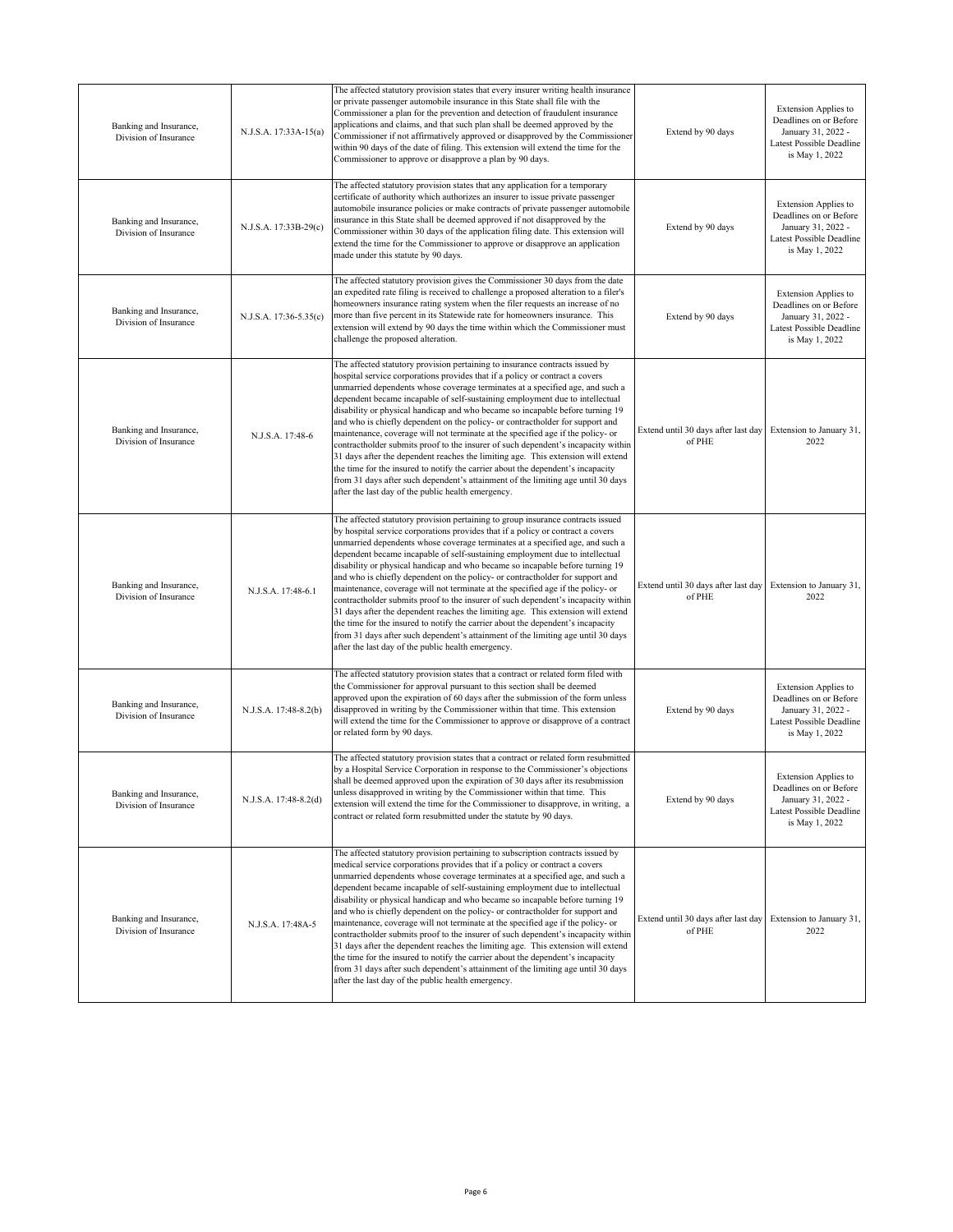| Banking and Insurance,<br>Division of Insurance | N.J.S.A. 17:48A-7.1     | The affected statutory provision pertaining to group contracts issued by medical<br>service corporations provides that if a policy or contract a covers unmarried<br>dependents whose coverage terminates at a specified age, and such a dependent<br>became incapable of self-sustaining employment due to intellectual disability or<br>physical handicap and who became so incapable before turning 19 and who is<br>chiefly dependent on the policy- or contractholder for support and maintenance,<br>coverage will not terminate at the specified age if the policy- or contractholder<br>submits proof to the insurer of such dependent's incapacity within 31 days after<br>the dependent reaches the limiting age. This extension will extend the time for<br>the insured to notify the carrier about the dependent's incapacity from 31 days<br>after such dependent's attainment of the limiting age, until 30 days after the end<br>of the Public Health Emergency.             | Extend until 30 days after last day Extension to January 31,<br>of PHE | 2022                                                                                                                      |
|-------------------------------------------------|-------------------------|---------------------------------------------------------------------------------------------------------------------------------------------------------------------------------------------------------------------------------------------------------------------------------------------------------------------------------------------------------------------------------------------------------------------------------------------------------------------------------------------------------------------------------------------------------------------------------------------------------------------------------------------------------------------------------------------------------------------------------------------------------------------------------------------------------------------------------------------------------------------------------------------------------------------------------------------------------------------------------------------|------------------------------------------------------------------------|---------------------------------------------------------------------------------------------------------------------------|
| Banking and Insurance,<br>Division of Insurance | N.J.S.A. 17:48E-13.2(b) | The affected statutory provision states that certain contracts or related forms filed<br>by a Health Service Corporation with the Commissioner shall be deemed<br>approved upon the expiration of 60 days after the submission of the form unless<br>disapproved in writing by the Commissioner within that time. This extension<br>will extend the time for the Commissioner to disapprove in writing a contract or<br>related form by 90 days.                                                                                                                                                                                                                                                                                                                                                                                                                                                                                                                                            | Extend by 90 days                                                      | <b>Extension Applies to</b><br>Deadlines on or Before<br>January 31, 2022 -<br>Latest Possible Deadline<br>is May 1, 2022 |
| Banking and Insurance,<br>Division of Insurance | N.J.S.A. 17:48E-13.2(d) | The affected statutory provision states that a contract or related form, resubmitted<br>by a Health Service Corporation in response to the Commissioner's objections,<br>shall be deemed approved upon the expiration of 30 days after its resubmission<br>unless disapproved in writing by the Commissioner within that time. This<br>extension will extend the time for the Commissioner to disapprove in writing any<br>contract or related form by 90 days.                                                                                                                                                                                                                                                                                                                                                                                                                                                                                                                             | Extend by 90 days                                                      | <b>Extension Applies to</b><br>Deadlines on or Before<br>January 31, 2022 -<br>Latest Possible Deadline<br>is May 1, 2022 |
| Banking and Insurance,<br>Division of Insurance | N.J.S.A. 17:48E-22      | The affected statutory provision pertaining to insurance coverage issued by<br>health service corporations provides that if a policy or contract a covers<br>unmarried dependents whose coverage terminates at a specified age, and such a<br>dependent became incapable of self-sustaining employment due to intellectual<br>disability or physical handicap and who became so incapable before turning 19<br>and who is chiefly dependent on the policy- or contractholder for support and<br>maintenance, coverage will not terminate at the specified age if the policy- or<br>contractholder submits proof to the insurer of such dependent's incapacity within<br>31 days after the dependent reaches the limiting age. This extension will extend<br>the time for the insured to notify the carrier about the dependent's incapacity<br>from 31 days after such dependent's attainment of the limiting age until 30 days<br>after the last day of the public health emergency.       | Extend until 30 days after last day Extension to January 31,<br>of PHE | 2022                                                                                                                      |
| Banking and Insurance,<br>Division of Insurance | N.J.S.A. 17:48E-26(d)   | The affected statutory provision states that increased rates for hospitalization<br>benefits filed pursuant to this subsection shall be deemed to be approved unless<br>disapproved by the Commissioner on or before the day the rates are to become<br>effective, which shall be no later than 20 days following their filing, unless the<br>Commissioner waives the 20 day period or any portion thereof. This extension<br>will extend the deadline after which rates will be deemed approved by 90 days.                                                                                                                                                                                                                                                                                                                                                                                                                                                                                | Extend by 90 days                                                      | <b>Extension Applies to</b><br>Deadlines on or Before<br>January 31, 2022 -<br>Latest Possible Deadline<br>is May 1, 2022 |
| Banking and Insurance,<br>Division of Insurance | N.J.S.A. 17:48E-3(i)    | The affected statutory provision requires that on or before June 30, 2019, and<br>annually thereafter, the Commissioner shall report to the Governor, and to the<br>Legislature pursuant to section 2 of P.L.1991, c.164 (C.52:14-19.1), on the<br>compliance of a health service corporation with the provisions of P.L.2017,<br>c.100 (C.17:48E-17.3 et al.). This extension will extend the time for the<br>Commissioner to report to the Governor and Legislature under the provisions of<br>this statute until 180 days after the last day of the public health emergency.                                                                                                                                                                                                                                                                                                                                                                                                             | Extend until 180 days after last<br>day of PHE                         | Extension to June 30.<br>2022                                                                                             |
| Banking and Insurance,<br>Division of Insurance | N.J.S.A. 17:48E-30      | The affected statutory provision pertaining to group insurance coverage issued by<br>health service corporations provides that if a policy or contract a covers<br>unmarried dependents whose coverage terminates at a specified age, and such a<br>dependent became incapable of self-sustaining employment due to intellectual<br>disability or physical handicap and who became so incapable before turning 19<br>and who is chiefly dependent on the policy- or contractholder for support and<br>maintenance, coverage will not terminate at the specified age if the policy- or<br>contractholder submits proof to the insurer of such dependent's incapacity within<br>31 days after the dependent reaches the limiting age. This extension will extend<br>the time for the insured to notify the carrier about the dependent's incapacity<br>from 31 days after such dependent's attainment of the limiting age until 30 days<br>after the last day of the public health emergency. | Extend until 30 days after last day Extension to January 31,<br>of PHE | 2022                                                                                                                      |
| Banking and Insurance,<br>Division of Insurance | N.J.S.A. 17:48F-5(a)    | The affected statutory provision states that a notice of modification submitted to<br>the Commissioner by a prepaid prescription service organization under this<br>statute shall be deemed approved if the Commissioner fails to affirmatively<br>approve or disapprove the change or modification within 60 days of submission<br>of the notice, although the Commissioner may extend the 60-day review period<br>for not more than an additional 30 days. This extension will extend the time for<br>the Commissioner to take action under this statute by 90 days.                                                                                                                                                                                                                                                                                                                                                                                                                      | Extend by 90 days                                                      | <b>Extension Applies to</b><br>Deadlines on or Before<br>January 31, 2022 -<br>Latest Possible Deadline<br>is May 1, 2022 |
| Banking and Insurance,<br>Division of Insurance | N.J.S.A. 17:48F-8       | The affected statutory provision states that a contract submitted by a prepaid<br>prescription service organization shall be deemed approved if the Commissioner<br>does not affirmatively approve or disapprove the contract within 60 days of the<br>date of submission, although the Commissioner may extend the 60-day review<br>period for not more than 30 additional days. This extension will extend the time<br>for the Commissioner to take action under this statute by 90 days.                                                                                                                                                                                                                                                                                                                                                                                                                                                                                                 | Extend by 90 days                                                      | <b>Extension Applies to</b><br>Deadlines on or Before<br>January 31, 2022 -<br>Latest Possible Deadline<br>is May 1, 2022 |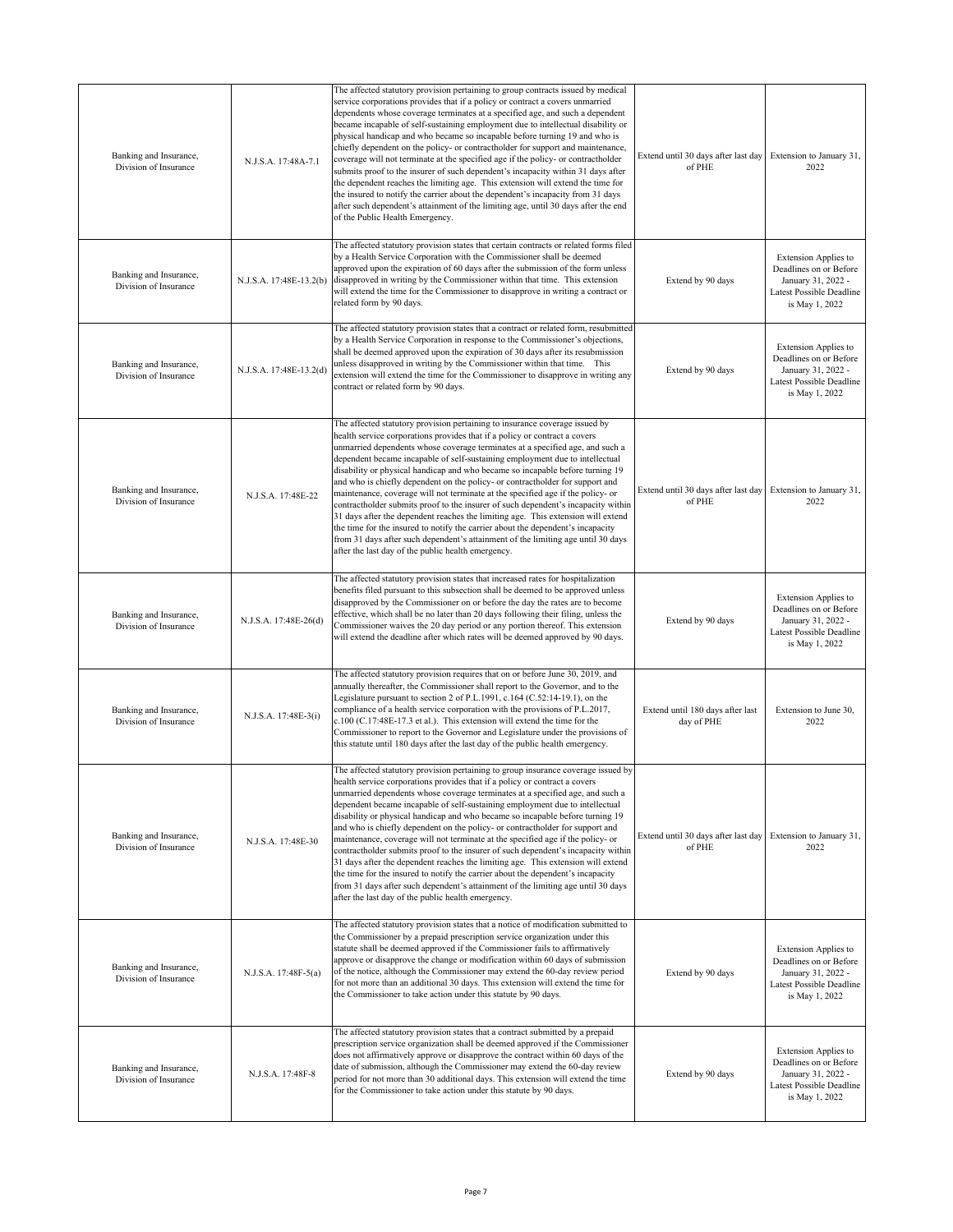| Banking and Insurance,<br>Division of Insurance | N.J.S.A. 17:48H-14(a)          | The affected statutory provision states that a notice of modification submitted to<br>the Commissioner by a licensed organized delivery system under this statute<br>shall be deemed approved if the Commissioner fails to affirmatively approve or<br>disapprove the change or modification within 60 days of submission of the<br>notice, although the Commissioner may extend the 60-day review period for not<br>more than an additional 30 days. This extension will extend the time for the<br>Commissioner to take action under this statute by 90 days.                                                                                                                                                                                                                                                                                                                                                                                          | Extend by 90 days                             | <b>Extension Applies to</b><br>Deadlines on or Before<br>January 31, 2022 -<br>Latest Possible Deadline<br>is May 1, 2022 |
|-------------------------------------------------|--------------------------------|----------------------------------------------------------------------------------------------------------------------------------------------------------------------------------------------------------------------------------------------------------------------------------------------------------------------------------------------------------------------------------------------------------------------------------------------------------------------------------------------------------------------------------------------------------------------------------------------------------------------------------------------------------------------------------------------------------------------------------------------------------------------------------------------------------------------------------------------------------------------------------------------------------------------------------------------------------|-----------------------------------------------|---------------------------------------------------------------------------------------------------------------------------|
| Banking and Insurance,<br>Division of Insurance | N.J.S.A. 17:48H-6(a)           | The affected statutory provision states that a notice of modification submitted to<br>the Commissioner by a certified organized delivery system under this statute<br>shall be deemed approved if the Commissioner fails to affirmatively approve or<br>disapprove the change or modification within 60 days of submission of the<br>notice, although the Commissioner may extend the 60-day review period for not<br>more than an additional 30 days. This extension will extend the time for the<br>Commissioner to take action under this statute by 90 days.                                                                                                                                                                                                                                                                                                                                                                                         | Extend by 90 days                             | <b>Extension Applies to</b><br>Deadlines on or Before<br>January 31, 2022 -<br>Latest Possible Deadline<br>is May 1, 2022 |
| Banking and Insurance,<br>Division of Insurance | N.J.S.A. 17:49A-10(b)          | The affected statutory provision states that amendments to bylaws of a joint<br>insurance fund shall be deemed approved unless the Commissioner either<br>approves or disapproves the amendment within 30 working days of receipt. This<br>extension will extend the time for the Commissioner to take action under this<br>statute by 90 days.                                                                                                                                                                                                                                                                                                                                                                                                                                                                                                                                                                                                          | Extend by 90 days                             | <b>Extension Applies to</b><br>Deadlines on or Before<br>January 31, 2022 -<br>Latest Possible Deadline<br>is May 1, 2022 |
| Banking and Insurance,<br>Division of Insurance | N.J.S.A. 17:49A-8(b)           | The affected statutory provision states that the bylaws or plan of risk<br>management of a joint insurance fund shall be deemed approved unless the<br>Commissioner either approves or disapproves the bylaws or plan of risk<br>management within 30 working days of receipt. This extension will extend the<br>time for the Commissioner to take action under this statute by 90 days.                                                                                                                                                                                                                                                                                                                                                                                                                                                                                                                                                                 | Extend by 90 days                             | <b>Extension Applies to</b><br>Deadlines on or Before<br>January 31, 2022 -<br>Latest Possible Deadline<br>is May 1, 2022 |
| Banking and Insurance,<br>Division of Insurance | N.J.S.A. 17:51B-<br>2(b)(4)(a) | The affected statutory provision states that, to qualify as an accredited reinsurer<br>within the meaning of this provision, an insurer must maintain a surplus in regard<br>to policyholders in an amount which is not less than \$20,000,000 and have<br>submitted an accreditation that has not been denied by the Commissioner within<br>120 days of its submission. This extension will extend the time for the<br>Commissioner to take action under this statute by 90 days.                                                                                                                                                                                                                                                                                                                                                                                                                                                                       | Extend by 90 days                             | <b>Extension Applies to</b><br>Deadlines on or Before<br>January 31, 2022 -<br>Latest Possible Deadline<br>is May 1, 2022 |
| Banking and Insurance,<br>Division of Insurance | N.J.S.A. 17B:25-18.2(b)        | The affected statutory provision states that any life insurance policy or contract,<br>health insurance policy or contract, annuity, or variable contract subject to the<br>provisions of Title 17B of the New Jersey Statutes (Provisions for Other than<br>Group Life Insurance), or related form, filed with the Commissioner for approval<br>pursuant to this section shall be deemed approved upon the expiration of 60 days<br>after the submission of the form unless disapproved in writing by the<br>Commissioner within that time. This extension will extend the time for the<br>Commissioner to take action under this statute by 90 days.                                                                                                                                                                                                                                                                                                   | Extend by 90 days                             | <b>Extension Applies to</b><br>Deadlines on or Before<br>January 31, 2022 -<br>Latest Possible Deadline<br>is May 1, 2022 |
| Banking and Insurance,<br>Division of Insurance | N.J.S.A. 17B:25-18.2(d)        | The affected statutory provision states that a life insurance policy, health<br>insurance policy, annuity, or variable contract or related form, resubmitted in<br>response to the Commissioner's objections pursuant to subsection b. of this<br>section, shall be deemed approved upon the expiration of 30 days after its<br>resubmission unless disapproved in writing by the Commissioner within that<br>time. This extension will extend the time for the Commissioner to take action<br>under this statute by 90 days.                                                                                                                                                                                                                                                                                                                                                                                                                            | Extend by 90 days                             | <b>Extension Applies to</b><br>Deadlines on or Before<br>January 31, 2022 -<br>Latest Possible Deadline<br>is May 1, 2022 |
| Banking and Insurance,<br>Division of Insurance | N.J.S.A. 17B:25-18.3(d)        | The affected statutory provision requires the Commissioner to send an<br>acknowledgement that the form and a certification memorandum which conforms<br>to the requirements of this section have been received within 60 days of receipt.<br>This extension will extend the time for the Commissioner to send such an<br>acknowledgement by 90 days.                                                                                                                                                                                                                                                                                                                                                                                                                                                                                                                                                                                                     | Extend by 90 days                             | Extension Applies to<br>Deadlines on or Before<br>January 31, 2022 -<br>Latest Possible Deadline<br>is May 1, 2022        |
| Banking and Insurance,<br>Division of Insurance | N.J.S.A. 17B:25-18.4(d)        | The affected statutory provision requires the Commissioner to send an<br>acknowledgement that the form and a certification memorandum which conforms<br>to the requirements of this section have been received within 30 days of receipt.<br>This extension will extend the time for the Commissioner to send such an<br>acknowledgement by 90 days.                                                                                                                                                                                                                                                                                                                                                                                                                                                                                                                                                                                                     | Extend by 90 days                             | <b>Extension Applies to</b><br>Deadlines on or Before<br>January 31, 2022 -<br>Latest Possible Deadline<br>is May 1, 2022 |
| Banking and Insurance,<br>Division of Insurance | N.J.S.A. 17B:26-2(b)           | The affected statutory provision pertaining to individual health insurance<br>provides that if a policy or contract a covers unmarried dependents whose<br>coverage terminates at a specified age, and such a dependent became incapable<br>of self-sustaining employment due to intellectual disability or physical handicap<br>and who became so incapable before turning 19 and who is chiefly dependent on<br>the policy- or contractholder for support and maintenance, coverage will not<br>terminate at the specified age if the policy- or contractholder submits proof to the<br>insurer of such dependent's incapacity within 31 days after the dependent<br>reaches the limiting age. This extension will extend the time for the insured to<br>notify the carrier about the dependent's incapacity from 31 days after such<br>dependent's attainment of the limiting age until 30 days after the last day of the<br>public health emergency. | Extend until 30 days after last day<br>of PHE | Extension to January 31,<br>2022                                                                                          |
| Banking and Insurance,<br>Division of Insurance | N.J.S.A. 17B:26A-6(a)(1)       | The affected statutory provision states that, at the expiration of 30 days after<br>submission of a Medicare supplement policy or certificate, or any application,<br>rider or endorsement to be used in connection with the issuance or renewal of<br>any such policy or certificate, such form shall be deemed filed unless prior<br>thereto it has been affirmatively filed or disapproved for filing by the<br>Commissioner. This extension will extend the time for the Commissioner to<br>take action under this statute by 90 days.                                                                                                                                                                                                                                                                                                                                                                                                               | Extend by 90 days                             | <b>Extension Applies to</b><br>Deadlines on or Before<br>January 31, 2022 -<br>Latest Possible Deadline<br>is May 1, 2022 |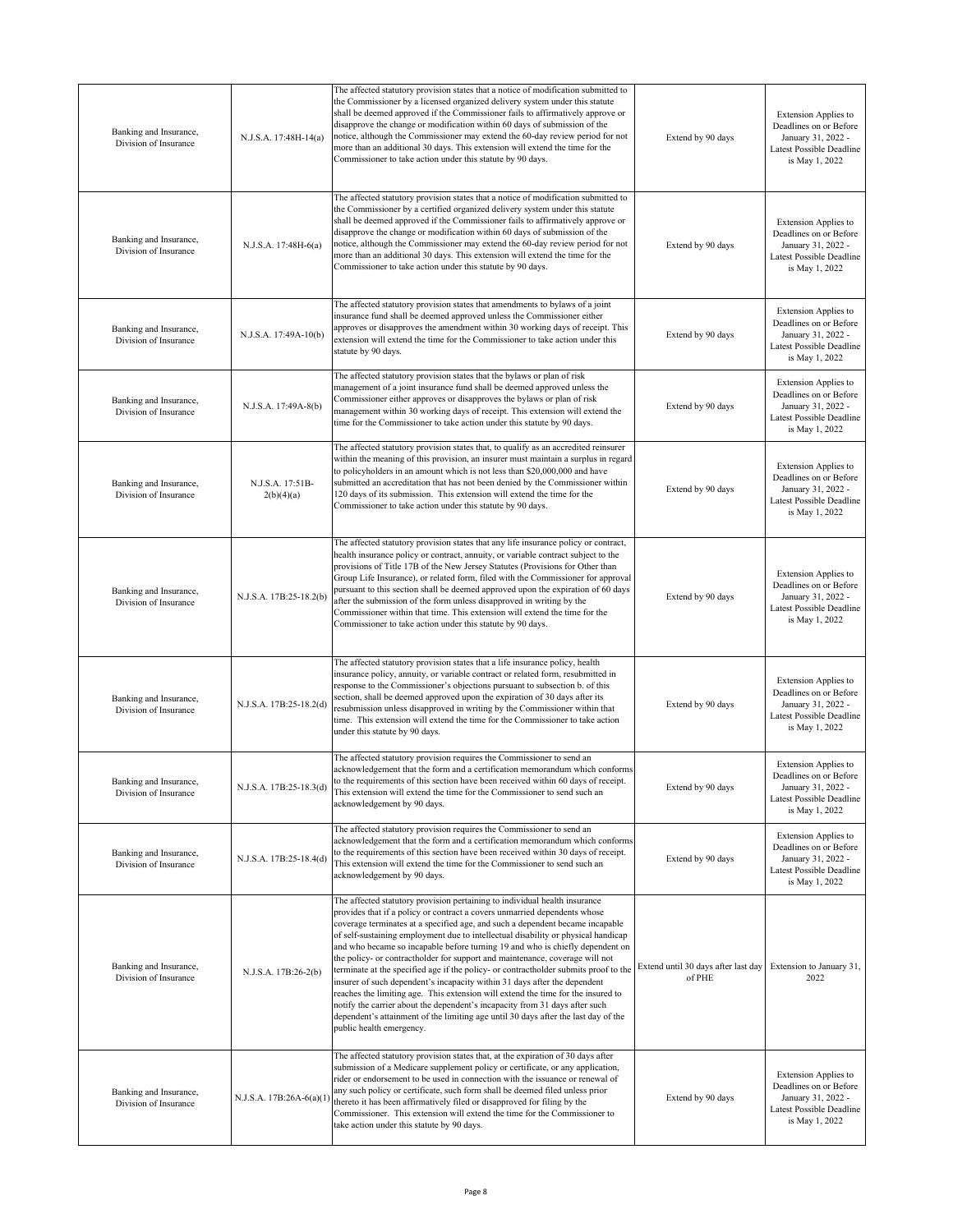| Banking and Insurance,<br>Division of Insurance | N.J.S.A. 17B:27-30              | The affected statutory provision pertaining to group health and blanket insurance<br>provides that if a policy or contract a covers unmarried dependents whose<br>coverage terminates at a specified age, and such a dependent became incapable<br>of self-sustaining employment due to intellectual disability or physical handicap<br>and who became so incapable before turning 19 and who is chiefly dependent on<br>the policy- or contractholder for support and maintenance, coverage will not<br>terminate at the specified age if the policy- or contractholder submits proof to the<br>insurer of such dependent's incapacity within 31 days after the dependent<br>reaches the limiting age. This extension will extend the time for the insured to<br>notify the carrier about the dependent's incapacity from 31 days after such<br>dependent's attainment of the limiting age until 30 days after the last day of the<br>public health emergency. | Extend until 30 days after last day<br>of PHE | Extension to January 31,<br>2022                                                                                          |
|-------------------------------------------------|---------------------------------|-----------------------------------------------------------------------------------------------------------------------------------------------------------------------------------------------------------------------------------------------------------------------------------------------------------------------------------------------------------------------------------------------------------------------------------------------------------------------------------------------------------------------------------------------------------------------------------------------------------------------------------------------------------------------------------------------------------------------------------------------------------------------------------------------------------------------------------------------------------------------------------------------------------------------------------------------------------------|-----------------------------------------------|---------------------------------------------------------------------------------------------------------------------------|
| Banking and Insurance,<br>Division of Insurance | N.J.S.A. 17B:27A-30             | The affected statutory provision states that a plan of operation or any subsequent<br>amendments thereto for individual health coverage shall be deemed approved if<br>not expressly disapproved by the Commissioner in writing within 90 days of<br>receipt by the Commissioner. This extension will extend the time for the<br>Commissioner to take action under this statute by 90 days.                                                                                                                                                                                                                                                                                                                                                                                                                                                                                                                                                                     | Extend by 90 days                             | <b>Extension Applies to</b><br>Deadlines on or Before<br>January 31, 2022 -<br>Latest Possible Deadline<br>is May 1, 2022 |
| Banking and Insurance,<br>Division of Insurance | N.J.S.A. 17B:27A-33             | The affected statutory provision states that any standard form submitted to the<br>Commissioner by the board of directors for the New Jersey Small Employer<br>Health Benefits Program shall be deemed approved if not expressly disapproved<br>in writing within 60 days of its receipt by the Commissioner. This extension will<br>extend the time for the Commissioner to take action under this statute by 90<br>days.                                                                                                                                                                                                                                                                                                                                                                                                                                                                                                                                      | Extend by 90 days                             | <b>Extension Applies to</b><br>Deadlines on or Before<br>January 31, 2022 -<br>Latest Possible Deadline<br>is May 1, 2022 |
| Banking and Insurance,<br>Division of Insurance | N.J.S.A. 17B:27B-2(b)           | The affected statutory provision states that an application for licensure under this<br>provision shall be deemed approved if not disapproved by the Commissioner<br>within 60 days of receipt of a completed application. This extension will extend<br>the time for the Commissioner to take action under this statute by 90 days.                                                                                                                                                                                                                                                                                                                                                                                                                                                                                                                                                                                                                            | Extend by 90 days                             | <b>Extension Applies to</b><br>Deadlines on or Before<br>January 31, 2022 -<br>Latest Possible Deadline<br>is May 1, 2022 |
| Banking and Insurance,<br>Division of Insurance | N.J.S.A. 17B:27E-10(b)          | The affected statutory provision states that a long-term care insurance policy,<br>contract or related form filed with the Commissioner for approval pursuant to<br>this section shall be deemed approved upon the expiration of 60 days after the<br>submission of the form unless disapproved in writing by the Commissioner<br>within that time. This extension will extend the time for the Commissioner to<br>take action under this statute by 90 days.                                                                                                                                                                                                                                                                                                                                                                                                                                                                                                   | Extend by 90 days                             | <b>Extension Applies to</b><br>Deadlines on or Before<br>January 31, 2022 -<br>Latest Possible Deadline<br>is May 1, 2022 |
| Banking and Insurance,<br>Division of Insurance | N.J.S.A. 17B:27E-10(d)          | The affected statutory provision states that a long-term care insurance policy,<br>contract or related form resubmitted in response to the Commissioner's<br>objections pursuant to subsection b. of this section shall be deemed approved<br>upon the expiration of 30 days after its resubmission unless disapproved in<br>writing by the Commissioner within that time. This extension will extend the<br>time for the Commissioner to take action under this statute by 90 days.                                                                                                                                                                                                                                                                                                                                                                                                                                                                            | Extend by 90 days                             | <b>Extension Applies to</b><br>Deadlines on or Before<br>January 31, 2022 -<br>Latest Possible Deadline<br>is May 1, 2022 |
| Banking and Insurance,<br>Division of Insurance | N.J.S.A. 17B:29-7(g)(2)         | The affected statutory provision states that any form or schedule of premium<br>rates pertaining thereto filed with the Commissioner for approval pursuant to this<br>subsection shall be deemed approved upon the expiration of 60 days after the<br>submission of the form or schedule of premium rates unless disapproved in<br>writing by the Commissioner within that time. This extension will extend the<br>time for the Commissioner to take action under this statute by 90 days.                                                                                                                                                                                                                                                                                                                                                                                                                                                                      | Extend by 90 days                             | <b>Extension Applies to</b><br>Deadlines on or Before<br>January 31, 2022 -<br>Latest Possible Deadline<br>is May 1, 2022 |
| Banking and Insurance,<br>Division of Insurance | N.J.S.A. 17B:29-7(g)(4)         | The affected statutory provision states that a form or schedule of premium rates,<br>resubmitted in response to the Commissioner's objections pursuant to paragraph<br>(2) of this subsection, shall be deemed approved upon the expiration of 30 days<br>after its resubmission unless disapproved in writing by the Commissioner within<br>that time. This extension will extend the time for the Commissioner to take<br>action under this statute by 90 days.                                                                                                                                                                                                                                                                                                                                                                                                                                                                                               | Extend by 90 days                             | <b>Extension Applies to</b><br>Deadlines on or Before<br>January 31, 2022 -<br>Latest Possible Deadline<br>is May 1, 2022 |
| Banking and Insurance,<br>Division of Insurance | N.J.S.A. 18A:18B-<br>4(b)(8)(b) | The affected statutory provision states that an amendment to the bylaws of a fund<br>or an amendment to a risk management program filed by the trustees of a school<br>board insurance group shall be deemed approved if the Commissioner neither<br>approves nor disapproves the amendment within 60 days of receipt. This<br>extension will extend the time for the Commissioner to take action under this<br>statute by 90 days.                                                                                                                                                                                                                                                                                                                                                                                                                                                                                                                             | Extend by 90 days                             | <b>Extension Applies to</b><br>Deadlines on or Before<br>January 31, 2022 -<br>Latest Possible Deadline<br>is May 1, 2022 |
| Banking and Insurance,<br>Division of Insurance | N.J.S.A. 18A:18B-7(a)           | The affected statutory provision states that a school board insurance group's<br>bylaws or risk management program, or both, as the case may be, shall be<br>deemed approved if the Commissioner fails to approve or disapprove them<br>within 60 days of their filing. This extension will extend the time for the<br>Commissioner to take action under this statute by 90 days.                                                                                                                                                                                                                                                                                                                                                                                                                                                                                                                                                                               | Extend by 90 days                             | <b>Extension Applies to</b><br>Deadlines on or Before<br>January 31, 2022 -<br>Latest Possible Deadline<br>is May 1, 2022 |
| Banking and Insurance,<br>Division of Insurance | N.J.S.A. 18A:64-91(a)           | The affected statutory provision states that the bylaws of a State college risk<br>management group, or any joint liability fund of the group, shall be deemed<br>approved if the Commissioner fails to approve or disapprove the bylaws within<br>60 days following filing of the bylaws with the Commissioner. This extension<br>will extend the time for the Commissioner to take action under this statute by 90<br>days.                                                                                                                                                                                                                                                                                                                                                                                                                                                                                                                                   | Extend by 90 days                             | <b>Extension Applies to</b><br>Deadlines on or Before<br>January 31, 2022 -<br>Latest Possible Deadline<br>is May 1, 2022 |
| Banking and Insurance,<br>Division of Insurance | N.J.S.A. 26:2J-43(b)            | The affected statutory provision states that any health maintenance organization<br>contract, evidence of coverage or related form filed with the Commissioner for<br>approval pursuant to this section shall be deemed approved upon the expiration<br>of 60 days after the submission of the form unless disapproved in writing by the<br>Commissioner within that time. This extension will extend the time for the<br>Commissioner to take action under this statute by 90 days.                                                                                                                                                                                                                                                                                                                                                                                                                                                                            | Extend by 90 days                             | <b>Extension Applies to</b><br>Deadlines on or Before<br>January 31, 2022 -<br>Latest Possible Deadline<br>is May 1, 2022 |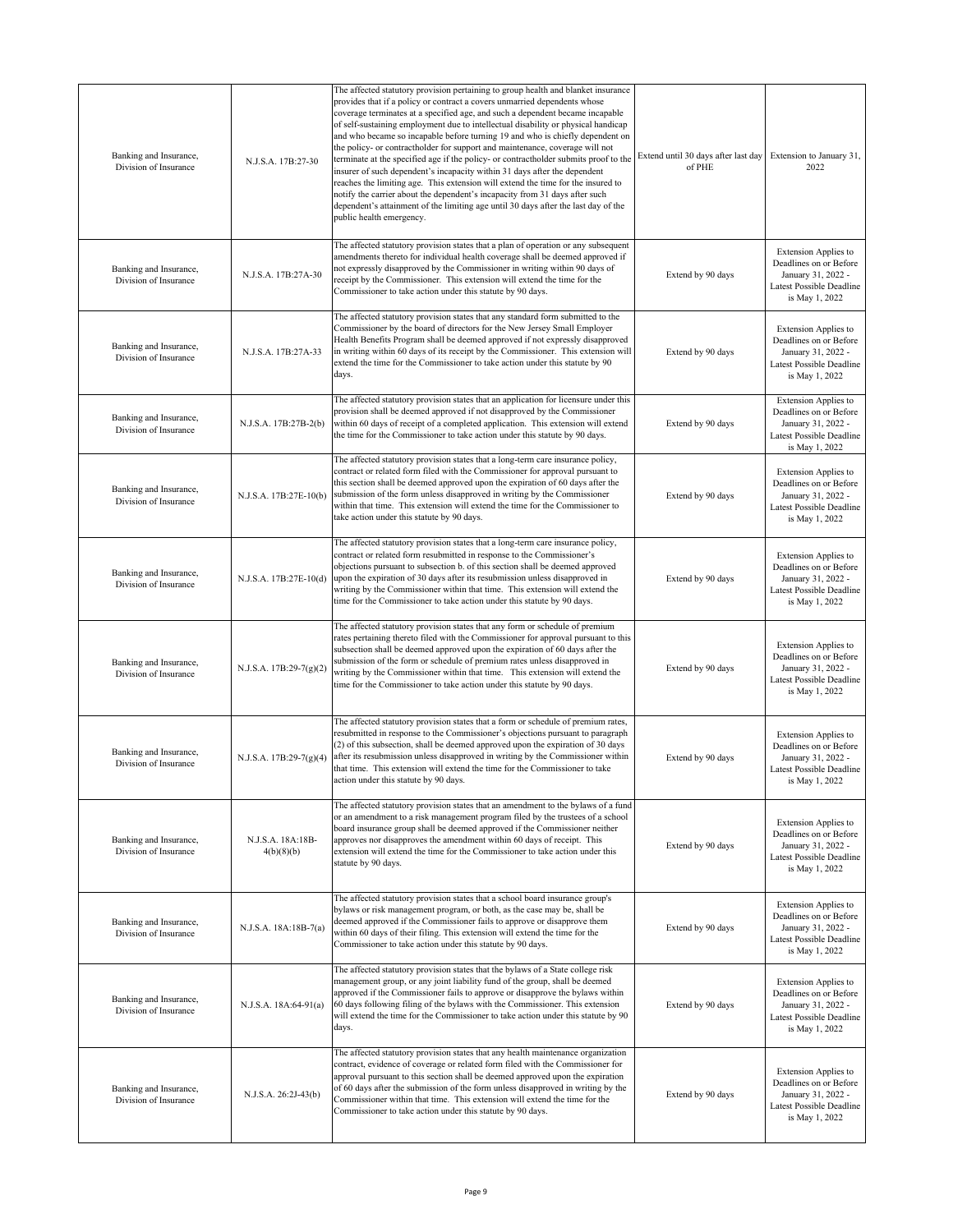| Banking and Insurance,<br>Division of Insurance  | N.J.S.A. 26:2J-43(d)    | The affected statutory provision states that a contract, evidence of coverage or<br>related form, resubmitted by a health maintenance organization in response to the<br>objections of the Commissioner pursuant to subsection b. of this section, shall be<br>deemed approved upon the expiration of 30 days after its resubmission unless<br>disapproved in writing by the Commissioner within that time. This extension<br>will extend the time for the Commissioner to disapprove a contract, evidence of<br>coverage or related form under this statute by 90 days.                                                                                                                                                                                    | Extend by 90 days              | <b>Extension Applies to</b><br>Deadlines on or Before<br>January 31, 2022 -<br>Latest Possible Deadline<br>is May 1, 2022   |
|--------------------------------------------------|-------------------------|-------------------------------------------------------------------------------------------------------------------------------------------------------------------------------------------------------------------------------------------------------------------------------------------------------------------------------------------------------------------------------------------------------------------------------------------------------------------------------------------------------------------------------------------------------------------------------------------------------------------------------------------------------------------------------------------------------------------------------------------------------------|--------------------------------|-----------------------------------------------------------------------------------------------------------------------------|
| Banking and Insurance,<br>Division of Insurance  | N.J.S.A. 26:2SS-11(a)   | The affected statutory provision requires that if attempts to negotiate<br>reimbursement for services between an out-of-network health care provider and a<br>member of a self-funded plan do not result in a resolution of the payment dispute<br>within 30 days after the plan member is sent a bill for the services, the plan<br>member or out-of-network health care provider may initiate binding arbitration to<br>determine payment for the services. This extension will extend the time for the<br>out-of-network health care provider and the member of a self-funded plan to<br>negotiate a resolution by 30 days.                                                                                                                              | Extend by 30 days              | <b>Extension Applies to</b><br>Deadlines on or Before<br>January 31, 2022 -<br>Latest Possible Deadline<br>is March 2, 2022 |
| Banking and Insurance,<br>Division of Insurance  | N.J.S.A. 26:2SS-14(b)   | The affected statutory provision requires the Department to annually report to the<br>Governor and the Legislature on the savings to policyholders and the healthcare<br>system that result from the provisions of the Out-of-network Consumer<br>Protection, Transparency, Cost Containment and Accountability Act. This<br>extension will extend the time by which the Department must submit its annual<br>report until December 28, 2020.                                                                                                                                                                                                                                                                                                               | Extend until December 28, 2020 | N/A - Deadline Already<br>Passed                                                                                            |
| Banking and Insurance,<br>Division of Insurance  | N.J.S.A. 26:2SS-9(c)    | The affected statutory provision states that if a carrier notifies a provider that the<br>carrier considers a claim to be excessive, the carrier and provider shall have 30<br>days from the date of this notification to negotiate a settlement, and that if no<br>settlement is reached after the 30 days, the carrier, provider, or covered person,<br>as applicable, may initiate binding arbitration within 30 days of the final offer.<br>This extension will extend two time periods, each by 30 days: (a) the time for<br>the carrier and provider to negotiate a settlement; and (b) the time for the carrier,<br>provider, or covered person, as applicable, to initiate binding arbitration.                                                     | Extend by 30 days              | <b>Extension Applies to</b><br>Deadlines on or Before<br>January 31, 2022 -<br>Latest Possible Deadline<br>is March 2, 2022 |
| Banking and Insurance,<br>Division of Insurance  | $N.J.S.A. 40A:10-41(c)$ | The affected statutory provision states that the bylaws or plan of risk<br>management of any joint insurance fund shall be deemed approved if the<br>Commissioner shall fail to either approve or disapprove the bylaws or plan of<br>risk management within 30 working days of receipt. This extension will extend<br>the time for the Commissioner to take action under this statute by 90 days.                                                                                                                                                                                                                                                                                                                                                          | Extend by 90 days              | <b>Extension Applies to</b><br>Deadlines on or Before<br>January 31, 2022 -<br>Latest Possible Deadline<br>is May 1, 2022   |
| Banking and Insurance,<br>Division of Insurance  | N.J.S.A. 40A:10-43(c)   | The affected statutory provision states that any amendment to the bylaws or plan<br>of risk management of any joint insurance fund shall be deemed approved if the<br>Commissioner shall fail to either approve or disapprove the amendment within<br>30 working days of receipt. This extension will extend the time for the<br>Commissioner to take action under this statute by 90 days.                                                                                                                                                                                                                                                                                                                                                                 | Extend by 90 days              | <b>Extension Applies to</b><br>Deadlines on or Before<br>January 31, 2022 -<br>Latest Possible Deadline<br>is May 1, 2022   |
| Banking and Insurance,<br>Real Estate Commission | N.J.S.A. 45:15-11.3     | The affected statutory provision requires qualifying salespersons, in the event of<br>the death or incapacity of the broker of record, to apply for a temporary broker<br>license within 30 days from the death or incapacity of the broker of record. This<br>extension will extend the time within which the qualifying salesperson must<br>apply for a temporary broker license by 30 days.                                                                                                                                                                                                                                                                                                                                                              | Extend by 30 days              | <b>Extension Applies to</b><br>Deadlines on or Before<br>January 31, 2022 -<br>Latest Possible Deadline<br>is March 2, 2022 |
| Banking and Insurance,<br>Real Estate Commission |                         | The affected statutory provision requires the Commission to provide secondary<br>egistration subdividers with a notice of completion or notice of deficiency of<br>applications within 30 days of receipt of a substantially completed application.<br>N.J.S.A. 45:15-16.30a(c) This extension will extend by 6 months the time within which the Commission<br>must issue notices of completion or deficiency before the application is deemed<br>complete.                                                                                                                                                                                                                                                                                                 | Extend by 6 months             | <b>Extension Applies to</b><br>Deadlines on or Before<br>January 31, 2022 -<br>Latest Possible Deadline<br>is July 31, 2022 |
| Banking and Insurance,<br>Real Estate Commission | N.J.S.A. 45:15-16.33    | The affected statutory provision states that the Commission shall enter an order<br>registering subdivisions or subdivided lands or rejecting the registration within<br>90 days from the date of the notice of filing, and that subdivisions or subdivided<br>lands shall be deemed registered unless an order of rejection is entered within 90<br>days from the date of the notice of filing or the applicant has consented in writing<br>to a delay. This extension will extend the time for the Commission to take action<br>under this statute by six months.                                                                                                                                                                                         | Extend by 6 months             | <b>Extension Applies to</b><br>Deadlines on or Before<br>January 31, 2022 -<br>Latest Possible Deadline<br>is July 31, 2022 |
| Banking and Insurance,<br>Real Estate Commission | N.J.S.A. 45:15-16.62(a) | The affected statutory provision requires the Commission to issue an order of<br>registration as to a comprehensive registration filed by a timeshare developer<br>within 60 days after receipt and issuance of a notice of filing, or to provide a list<br>of deficiencies in the application within 60 days of the issuance of the notice of<br>filing, and provides that a timeshare plan shall be deemed registered unless a list<br>of deficiencies is provided to the applicant within 60 days of the issuance of the<br>notice of filing, unless the applicant has consented in writing to a delay. This<br>extension will extend by 6 months the time within which the Commission must<br>issue an order of registration or a list of deficiencies. | Extend by 6 months             | <b>Extension Applies to</b><br>Deadlines on or Before<br>January 31, 2022 -<br>Latest Possible Deadline<br>is July 31, 2022 |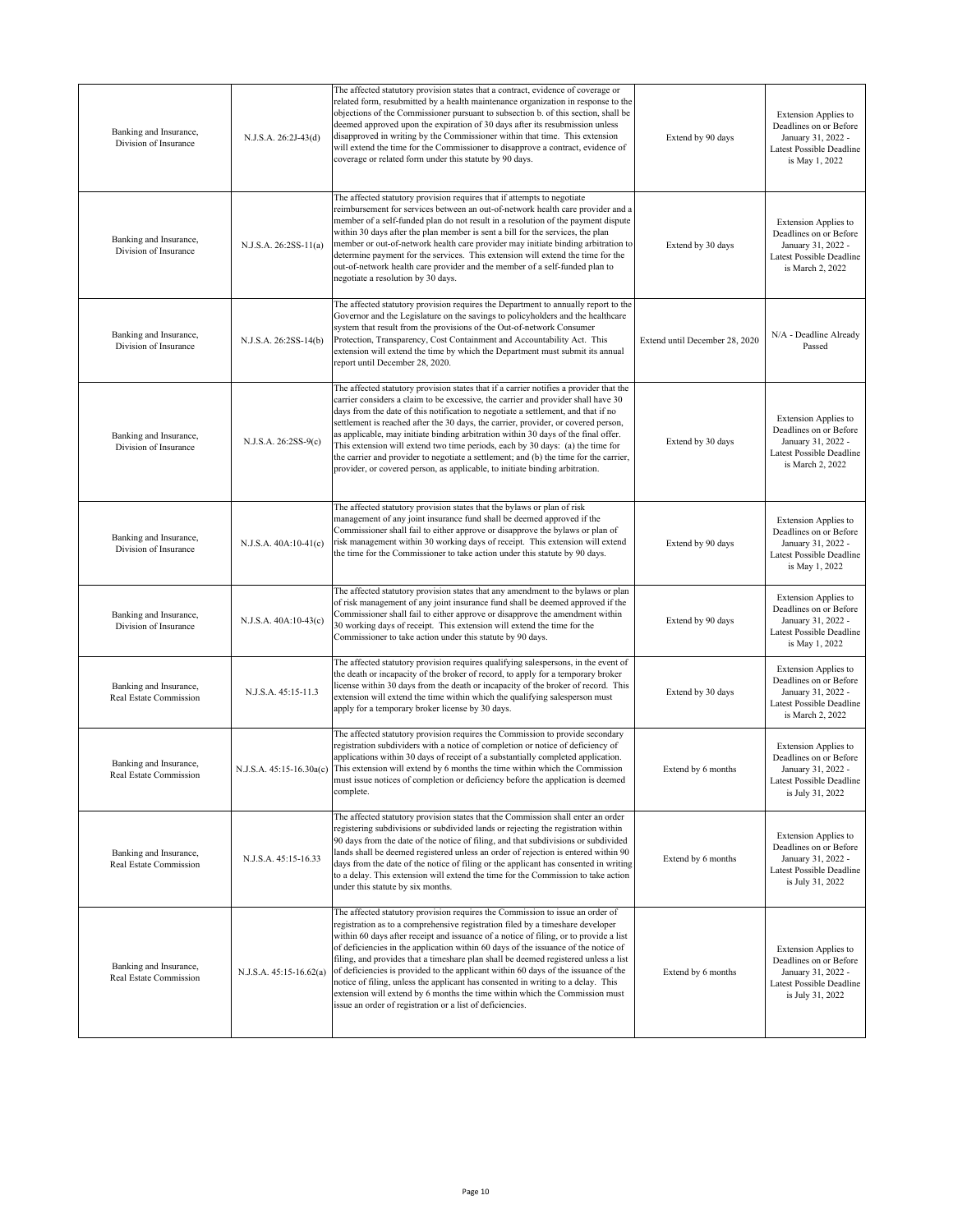| Banking and Insurance,<br>Real Estate Commission                                | N.J.S.A. 45:15-16.62(b)   | The affected statutory provision requires the Commission to issue an order of<br>registration as to an abbreviated registration filed by a timeshare developer<br>within 30 days after receipt and issuance of a notice of filing, or to provide a list<br>of deficiencies in the application within 30 days of the issuance of the notice of<br>filing, and provides that a timeshare plan shall be deemed registered unless a list<br>of deficiencies is provided to the applicant within 30 days of the issuance of the<br>notice of filing, unless the applicant has consented in writing to a delay. This<br>extension will extend by 6 months the time within which the Commission must<br>issue an order of registration or a list of deficiencies. | Extend by 6 months                            | <b>Extension Applies to</b><br>Deadlines on or Before<br>January 31, 2022 -<br>Latest Possible Deadline<br>is July 31, 2022            |
|---------------------------------------------------------------------------------|---------------------------|------------------------------------------------------------------------------------------------------------------------------------------------------------------------------------------------------------------------------------------------------------------------------------------------------------------------------------------------------------------------------------------------------------------------------------------------------------------------------------------------------------------------------------------------------------------------------------------------------------------------------------------------------------------------------------------------------------------------------------------------------------|-----------------------------------------------|----------------------------------------------------------------------------------------------------------------------------------------|
| Banking and Insurance,<br>Real Estate Commission                                | $N.J.S.A. 45:15-16.62(c)$ | The affected statutory provision states that a preliminary registration filed by a<br>timeshare developer shall be effective and deemed approved within 20 days of<br>receipt, unless the Commission provides to the applicant a written list of<br>deficiencies in the application within 20 days of receipt of the completed<br>application and fee, or the applicant has consented in writing to a delay. This<br>extension will extend by 6 months the time within which the Commission must<br>issue a list of deficiencies.                                                                                                                                                                                                                          | Extend by 6 months                            | <b>Extension Applies to</b><br>Deadlines on or Before<br>January 31, 2022 -<br>Latest Possible Deadline<br>is July 31, 2022            |
| Community Affairs,<br>Codes and Enforcement                                     | N.J.S.A. 46:3B-5          | The affected statutory provision requires new home builders to renew their<br>registrations every two years. This extension will extend current registrations<br>scheduled to expire by 3 months.                                                                                                                                                                                                                                                                                                                                                                                                                                                                                                                                                          | Extend by 3 months                            | <b>Extension Applies to</b><br>Deadlines on or Before<br>January 31, 2022 -<br>Latest Possible Deadline<br>is April 30, 2022           |
| Community Affairs,<br>Fire Safety                                               | N.J.S.A. 52:27D-201(g)    | The affected statutory provision requires owners of life hazard use or high-rise<br>structures to pay an annual fee within 30 days of issuance of the invoice. This<br>extension will extend the time by which owners of life hazard use or high-rise<br>structures must pay their annual fee until 30 days after the last day of the public<br>health emergency.                                                                                                                                                                                                                                                                                                                                                                                          | Extend until 30 days after last day<br>of PHE | The Department has<br>determined that this<br>extension is no longer<br>warranted. The extension<br>is therefore terminated.           |
| Community Affairs,<br>Fire Safety                                               | N.J.S.A. 52:27D-206       | The affected statutory provision requires persons aggrieved by a ruling, action,<br>order or notice of the commissioner or local enforcement agency to file an appeal<br>within 15 days after receipt of the notice. This extension will extend the time by<br>which business owners must file an appeal until 45 days after receipt of the<br>notice.                                                                                                                                                                                                                                                                                                                                                                                                     | Extend by 30 days                             | The Department has<br>determined that this<br>extension is no longer<br>warranted. The extension<br>is therefore terminated.           |
| Community Affairs,<br>Fire Safety                                               | N.J.S.A. 52:27D-25u(a)    | The affected statutory provision requires fire protection equipment businesses to<br>file applications for renewal of their certifications at least forty-five days prior to<br>the expiration date. This extension will extend the expiration date of fire<br>protection equipment business certifications until December 31, 2020.                                                                                                                                                                                                                                                                                                                                                                                                                       | Extend until December 31, 2020                | N/A - Deadline Already<br>Passed                                                                                                       |
| Corrections,<br>State Parole Board                                              | N.J.S.A. 30:4-123.58(c)   | The affected statutory provision allows a board panel to suspend any parole<br>release date certified pursuant to section 11 or 13 of the act for a period of not<br>more than 60 days in order to conduct a rescission hearing to determine whether<br>parole release on the original parole release date should be denied or delayed, if<br>information comes to the attention of the board panel which bears upon the<br>likelihood that the inmate will commit a crime but which was not considered<br>pursuant to sections 11, 12, and 13 of the act. This extension will extend by 30<br>days the period for which a board panel may suspend a parole release date.                                                                                  | Extend by 30 days                             | <b>Extension Applies to</b><br>Deadlines on or Before<br>January 31, 2022 -<br>Latest Possible Deadline<br>is March 2, 2022            |
| Corrections,<br>State Parole Board                                              | N.J.S.A. 30:4-123.62(b)   | The affected statutory provision states that a parolee retaken under this section<br>shall within 14 days be granted a preliminary hearing to be conducted by a<br>hearing officer not previously involved in the case, unless the parolee, the<br>hearing officer, or the parole officer requests postponement of the preliminary<br>hearing, which may be granted by the appropriate board panel for good cause, but<br>in no event shall such postponement, if requested by the hearing officer or the<br>parole officer, exceed 14 days. This extension will extend by 16 days the<br>deadline for holding a preliminary hearing in the absence of an extension request.                                                                               | Extend by 16 days                             | <b>Extension Applies to</b><br>Deadlines on or Before<br>January 31, 2022 -<br><b>Latest Possible Deadline</b><br>is February 16, 2022 |
| Corrections,<br>Research and Evaluation Unit                                    | $N.J.S.A. 30:4-91.15(c)$  | The affected statutory provision requires the Commissioner to prepare and<br>disseminate semi-annual reports summarizing recidivism rates, patterns, and<br>other findings and analyses resulting from information gathered by the<br>Commissioner and the Juvenile Justice Commission and the State Parole Board.<br>This extension will extend by 6 months the time by which the Commissioner<br>must complete and transmit the report.                                                                                                                                                                                                                                                                                                                  | Extend by 6 months                            | <b>Extension Applies to</b><br>Deadlines on or Before<br>January 31, 2022 -<br>Latest Possible Deadline<br>is July 31, 2022            |
| Education,<br>Division of Finance                                               | N.J.S.A. 18A:7F-41(c)3    | The affected statutory provision states that a board of education may appropriate<br>federal impact aid funds to establish or supplement the reserve account in the<br>district's annual budget, or through a transfer by a two-thirds affirmative vote of<br>the authorized membership of the board between June 1 and June 30, for<br>withdrawal in any subsequent school year. This extension will extend the June<br>30, 2020 deadline by three months, until September 30, 2020, but does not affect<br>the June 1, 2020 start date.                                                                                                                                                                                                                  | Extend by 3 months                            | N/A - Deadline Already<br>Passed                                                                                                       |
| Education,<br>School Ethics Commission                                          | N.J.S.A. 18A:12-26        | The affected statutory provision requires all school officials to file with the<br>School Ethics Commission an annual financial disclosure statement by April 30.<br>This extension will extend the deadline for school officials to file annual<br>financial disclosure statements to July 31, 2020.                                                                                                                                                                                                                                                                                                                                                                                                                                                      | Extend until July 31, 2020                    | N/A - Deadline Already<br>Passed                                                                                                       |
| Health,<br>Division of Employment,<br>Environmental, and Occupational<br>Health | N.J.S.A. 34:5A-10(b)      | The affected statutory provision requires every employer to update the workplace<br>survey for his facility every five years. This extension will extend until<br>November 15, 2020, the deadline for public employers whose surveys for the<br>2019 reporting year are due on July 15, 2020.                                                                                                                                                                                                                                                                                                                                                                                                                                                              | Extend until November 15, 2020                | N/A - Deadline Already<br>Passed                                                                                                       |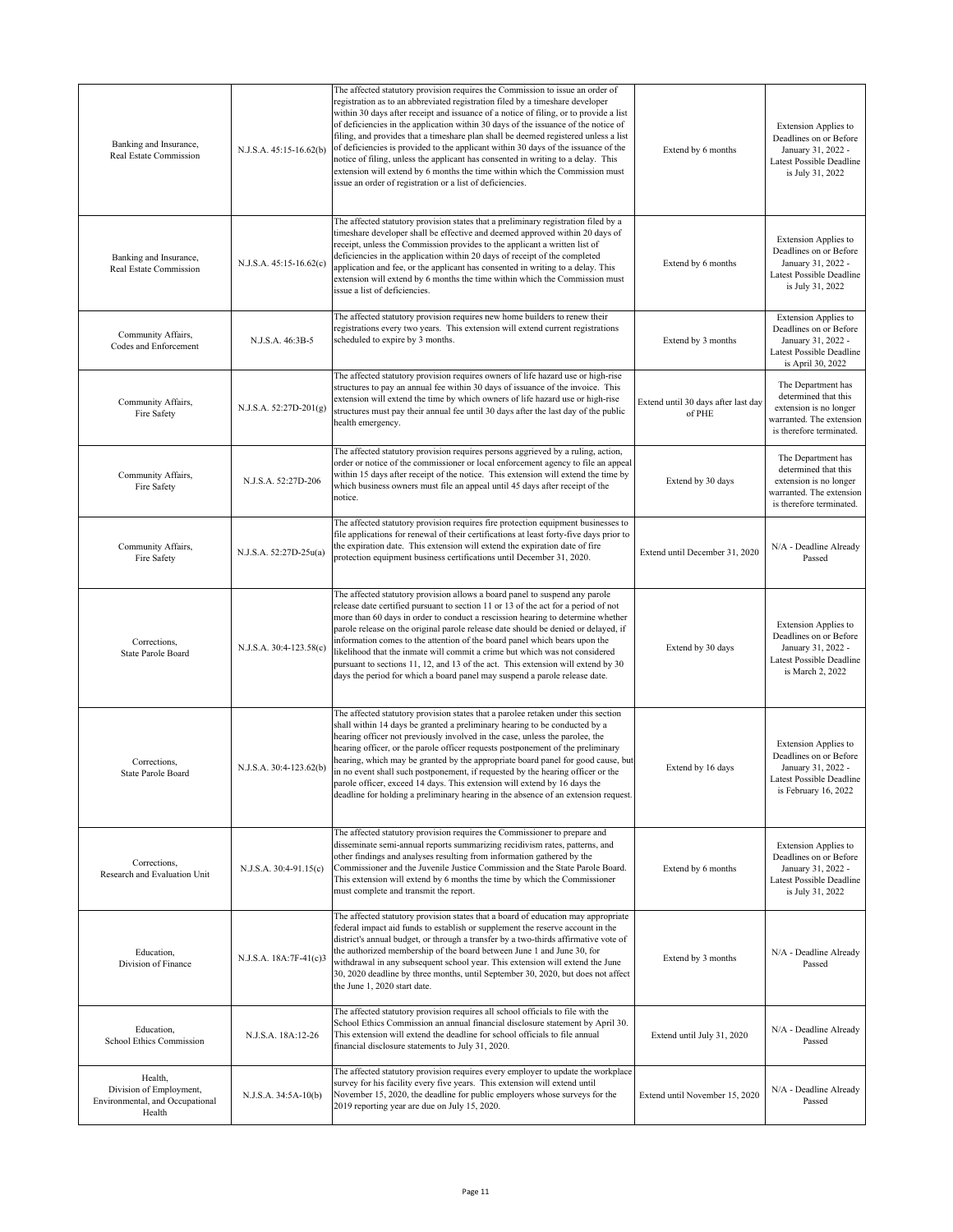| Health,<br>Environmental, Epidemiology, and<br>Occupational Health | N.J.S.A. 24:10-57.2      | The affected statutory provision states that permits for milk plants and bulk milk<br>haulers shall expire on June 30 of each year unless an earlier date is specified by<br>such permit. This extension will extend current, expiring milk plant and bulk<br>milk hauler permits by 90 days.                                                                                                                                                                                                                                                                                         | Extend by 90 days  | <b>Extension Applies to</b><br>Deadlines on or Before<br>January 31, 2022 -<br>Latest Possible Deadline<br>is May 1, 2022.<br>Accordingly, permits that<br>otherwise would have<br>expired on June 30, 2021,<br>remain valid until<br>September 28, 2021, and<br>no extension is available<br>for permits that otherwise<br>would expire on June 30,<br>2022.                                                                                     |
|--------------------------------------------------------------------|--------------------------|---------------------------------------------------------------------------------------------------------------------------------------------------------------------------------------------------------------------------------------------------------------------------------------------------------------------------------------------------------------------------------------------------------------------------------------------------------------------------------------------------------------------------------------------------------------------------------------|--------------------|---------------------------------------------------------------------------------------------------------------------------------------------------------------------------------------------------------------------------------------------------------------------------------------------------------------------------------------------------------------------------------------------------------------------------------------------------|
| Health,<br>Environmental, Epidemiology, and<br>Occupational Health | N.J.S.A. 4:19-15.3       | The affected statutory provision requires dog licenses, registration tags and<br>renewals to expire by no later than June 30 in the year stated on the license. This<br>extension will extend by 90 days the expiration date of dog licenses, registration<br>tags, and renewals.                                                                                                                                                                                                                                                                                                     | Extend by 90 days  | <b>Extension Applies to</b><br>Deadlines on or Before<br>January 31, 2022 -<br>Latest Possible Deadline<br>is May 1, 2022.<br>Accordingly, dog licenses,<br>registration tags and<br>renewals that otherwise<br>would have expired on<br>June 30, 2021, remain<br>valid until September 28,<br>2021, and no extension is<br>available for dog licenses,<br>registration tags, and<br>renewals that otherwise<br>would expire on June 30,<br>2022. |
| Health,<br>Environmental, Epidemiology, and<br>Occupational Health | N.J.S.A. 4:19-15.8(b)    | The affected statutory provision states that all licenses to operate a kennel, pet<br>shop, shelter or pound shall expire on the last day of June of each year. This<br>extension will extend the expiration date of current, expiring licenses to operate a<br>kennel, pet shop, shelter or pound by 90 days.                                                                                                                                                                                                                                                                        | Extend by 90 days  | <b>Extension Applies to</b><br>Deadlines on or Before<br>January 31, 2022 -<br>Latest Possible Deadline<br>is May 1, 2022.<br>Accordingly, licenses that<br>otherwise would have<br>expired on June 30, 2021,<br>remain valid until<br>September 28, 2021, and<br>no extension is available<br>for licenses that otherwise<br>would expire on June 30,<br>2022.                                                                                   |
| Health,<br>Division of Medicinal Marijuana                         | $N.J.S.A. 24:6I-7(k)(1)$ | The affected statutory provision authorizes the first six alternative treatment<br>centers that were issued permits to sell or transfer the permit to a for-profit entity<br>within one year of the effective date of P.L. 2019, c. 153, on July 2, 2019. This<br>extension will extend the deadline for such sales or transfers by 90 days for<br>submissions received prior to July 1, 2020.                                                                                                                                                                                        | Extend by 90 days  | N/A - Deadline Already<br>Passed                                                                                                                                                                                                                                                                                                                                                                                                                  |
| Human Services                                                     | P.L. 2019, c.499         | The affected statutory provision requires the Commissioner to issue a report on<br>the nature and frequency of social isolation occurring in the State, and the<br>resources that are available to combat social isolation, by October 17, 2020. This<br>extension will extend the deadline for the report by 6 months.                                                                                                                                                                                                                                                               | Extend by 6 months | N/A - Deadline Already<br>Passed                                                                                                                                                                                                                                                                                                                                                                                                                  |
| Human Services,<br>Division of Family Development                  | N.J.S.A. 44:10-51(e)     | The affected statutory provision requires the Division of Family Development to<br>compile identifying information for all individuals who receive emergency<br>assistance in connection with Work First New Jersey and Supplemental Security<br>Income, and to submit that information to the Legislature on an annual basis no<br>later than April 1 of the current calendar year for expenditures in the prior<br>calendar year. This extension will extend by 6 months the time by which the<br>Division must submit its report to the Legislature.                               | Extend by 6 months | <b>Extension Applies to</b><br>Deadlines on or Before<br>January 31, 2022 -<br>Latest Possible Deadline<br>is July 31, 2022.<br>Accordingly, the deadline<br>for the report otherwise<br>due on April 1, 2021, is<br>extended to October 1,<br>2021, and no extension<br>remains available for<br>future deadlines.                                                                                                                               |
| Human Services,<br>Division of Family Development                  | $N.J.S.A. 44:10-51(i)$   | The affected statutory provision requires the Commissioner to annually report to<br>the Legislature the number of recipients deemed ineligible for emergency<br>assistance in connection with Work First New Jersey and Supplemental Security<br>Income on the grounds that the individual has reached the maximum period of<br>emergency assistance allowed, and the total number of months of emergency<br>assistance provided by the Department. This extension will extend by 6 months<br>the time by which the Commissioner must submit the annual report to the<br>Legislature. | Extend by 6 months | <b>Extension Applies to</b><br>Deadlines on or Before<br>January 31, 2022 -<br>Latest Possible Deadline<br>is July 31, 2022                                                                                                                                                                                                                                                                                                                       |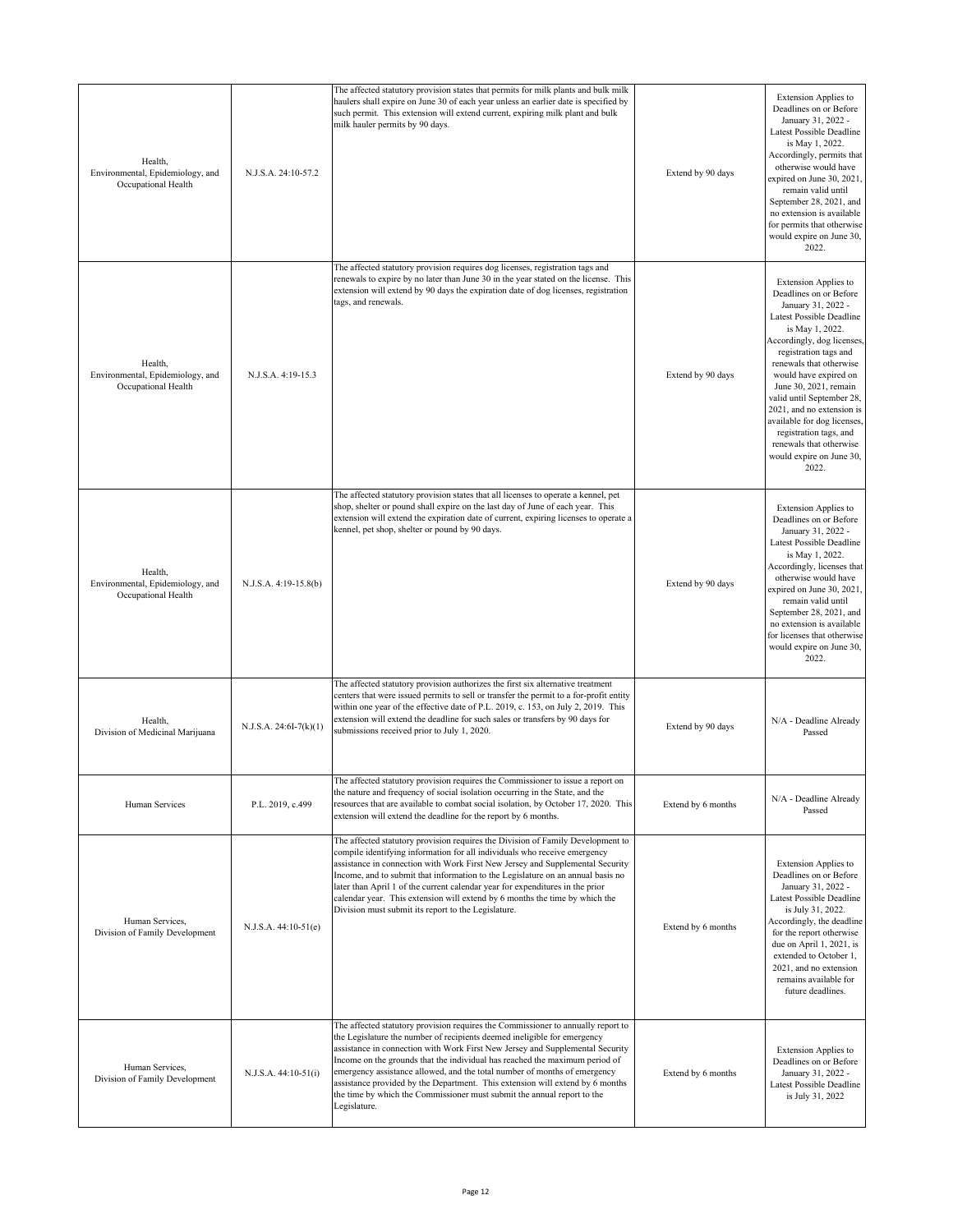| Human Services,<br>Division of Family Development                                 | P.L. 2019, c.429      | The affected statutory provision requires the Department to establish guidelines<br>and make available certain health care and social service resources during a Code<br>Blue Alert. This extension will extend by 6 months the June 1, 2020 deadline by<br>which the Department must establish and make available the specific guidelines<br>and resources.                                                                                                                                                                                                                                                                                                                    | Extend by 6 months                             | N/A - Deadline Already<br>Passed                                                                                            |
|-----------------------------------------------------------------------------------|-----------------------|---------------------------------------------------------------------------------------------------------------------------------------------------------------------------------------------------------------------------------------------------------------------------------------------------------------------------------------------------------------------------------------------------------------------------------------------------------------------------------------------------------------------------------------------------------------------------------------------------------------------------------------------------------------------------------|------------------------------------------------|-----------------------------------------------------------------------------------------------------------------------------|
| Human Services,<br>Division of Medical Assistance and<br>Health Services          | N.J.S.A. 30:4D-3c(b)  | The affected statutory provision requires the Commissioner to annually publish<br>the results of the Department's performance evaluations of all entities responsible<br>for intake and processing of applications for Medicaid and NJ FamilyCare<br>programs. This extension will extend by 6 months the time by which the<br>Commissioner must publish the Department's performance evaluations.                                                                                                                                                                                                                                                                              | Extend by 6 months                             | <b>Extension Applies to</b><br>Deadlines on or Before<br>January 31, 2022 -<br>Latest Possible Deadline<br>is July 31, 2022 |
| Human Services,<br>Division of Medical Assistance and<br><b>Health Services</b>   | P.L. 2019, c.343      | The affected statutory provision requires health benefits and Medicaid coverage<br>for breastfeeding support, effective July 11, 2020, stating that the Department<br>shall, contingent on maintaining or receiving necessary federal approvals, ensure<br>that benefits for comprehensive lactation support, counseling, and consultation,<br>and the costs for renting or purchasing breastfeeding equipment, in conjunction<br>with each birth, for the duration of breastfeeding shall be provided with no cost-<br>sharing to eligible persons under the Medicaid program. This extension will<br>extend by 6 months the effective date of the expanded Medicaid coverage. | Extend by 6 months                             | N/A - Effective Date<br>Already Passed                                                                                      |
| Human Services.<br>Division of Medical Assistance and<br><b>Health Services</b>   | P.L. 2019, c.473      | The affected statutory provision provides for coverage of comprehensive tobacco<br>cessation benefits in Medicaid, and states that information regarding the<br>availability of such tobacco cessation services shall be provided to all individuals<br>authorized to receive such tobacco cessation services no later than 90 days after<br>the effective date of the provision; upon the establishment of an individual's<br>eligibility for medical assistance; and upon the redetermination of an individual's<br>eligibility for medical assistance. This extension will extend by 6 months the<br>effective date of the expanded Medicaid coverage.                       | Extend by 6 months                             | N/A - Effective Date<br><b>Already Passed</b>                                                                               |
| Human Services,<br>Division of Medical Assistance and<br><b>Health Services</b>   | P.L. 2019, c.87       | The affected statutory provision prohibits Medicaid reimbursement for non-<br>medically indicated early elective deliveries performed earlier than 39 weeks<br>gestation, effective September 1, 2019 and July 1, 2020 for education and<br>implementation, respectively. This extension will extend the July 1, 2020<br>deadline until 6 months after the last day of the public health emergency.                                                                                                                                                                                                                                                                             | Extend until 6 months after last<br>day of PHE | Extension to July 1, 2022                                                                                                   |
| Human Services,<br>Division of Mental Health and<br><b>Addiction Services</b>     | P.L. 2019, c.391, s.2 | The affected statutory provision requires the Commissioner to designate one or<br>more mental health agencies or facilities in each geographic area of the State as a<br>screening service, effective August 1, 2020. This extension will extend the<br>effective date of this provision until 3 months after the last day of the public<br>health emergency.                                                                                                                                                                                                                                                                                                                   | Extend until 3 months after last<br>day of PHE | Extension to April 1,<br>2022                                                                                               |
| Human Services,<br>Division of Medical Assistance and<br><b>Health Services</b>   | P.L. 2019, c.317      | The affected statutory provision requires Medicaid coverage for pasteurized<br>donated human breast milk under certain circumstances, effective May 1,<br>2020. This extension will extend by 6 months the effective date of the expanded<br>Medicaid coverage.                                                                                                                                                                                                                                                                                                                                                                                                                 | Extend by 6 months                             | N/A - Effective Date<br>Already Passed                                                                                      |
| Labor and Workforce Development                                                   | N.J.S.A. 34:21-10(a)  | The affected statutory provision, which becomes effective on July 1,<br>2020, requires New Jersey call center employers to notify the Commissioner if<br>they experience a 35% or greater decrease in staffing capacity relative to call<br>volume when measured against the previous six-month average volume, which<br>results in the call center employer becoming ineligible to receive certain State<br>financial assistance for 36 months. This extension will extend the effective date<br>until 60 days after the last day of the public health emergency.                                                                                                              | Extend until 60 days after last day<br>of PHE  | Extension to March 2,<br>2022                                                                                               |
| Labor and Workforce Development,<br><b>Employee Residency Review</b><br>Committee | N.J.S.A. 52:14-7(a)   | The affected statutory provision requires the Committee to issue a decision on<br>New Jersey First exemption applications based on hardship or critical need<br>within 30 days of receipt, or the application is denied. The extension will extend<br>the deadline for the Committee to act until 90 days after the last day of the public<br>health emergency.                                                                                                                                                                                                                                                                                                                 | Extend until 90 days after last day<br>of PHE  | Extension to April 1,<br>2022                                                                                               |
| Labor and Workforce Development,<br><b>Employee Residency Review</b><br>Committee | N.J.S.A. 52:14-7(d)   | The affected statutory provision requires persons holding or attempting to hold<br>an office, employment or position with the State or an instrumentality or political<br>subdivision of the State (including school districts), subject to certain<br>exceptions, to ensure that their primary residence is in New Jersey within one<br>year of taking such office, employment or position. This extension will extend<br>the time within which persons holding or attempting to hold such office,<br>employment or position must obtain primary residency in New Jersey until 90<br>days after the last day of the public health emergency.                                   | Extend until 90 days after last day<br>of PHE  | Extension to April 1,<br>2022                                                                                               |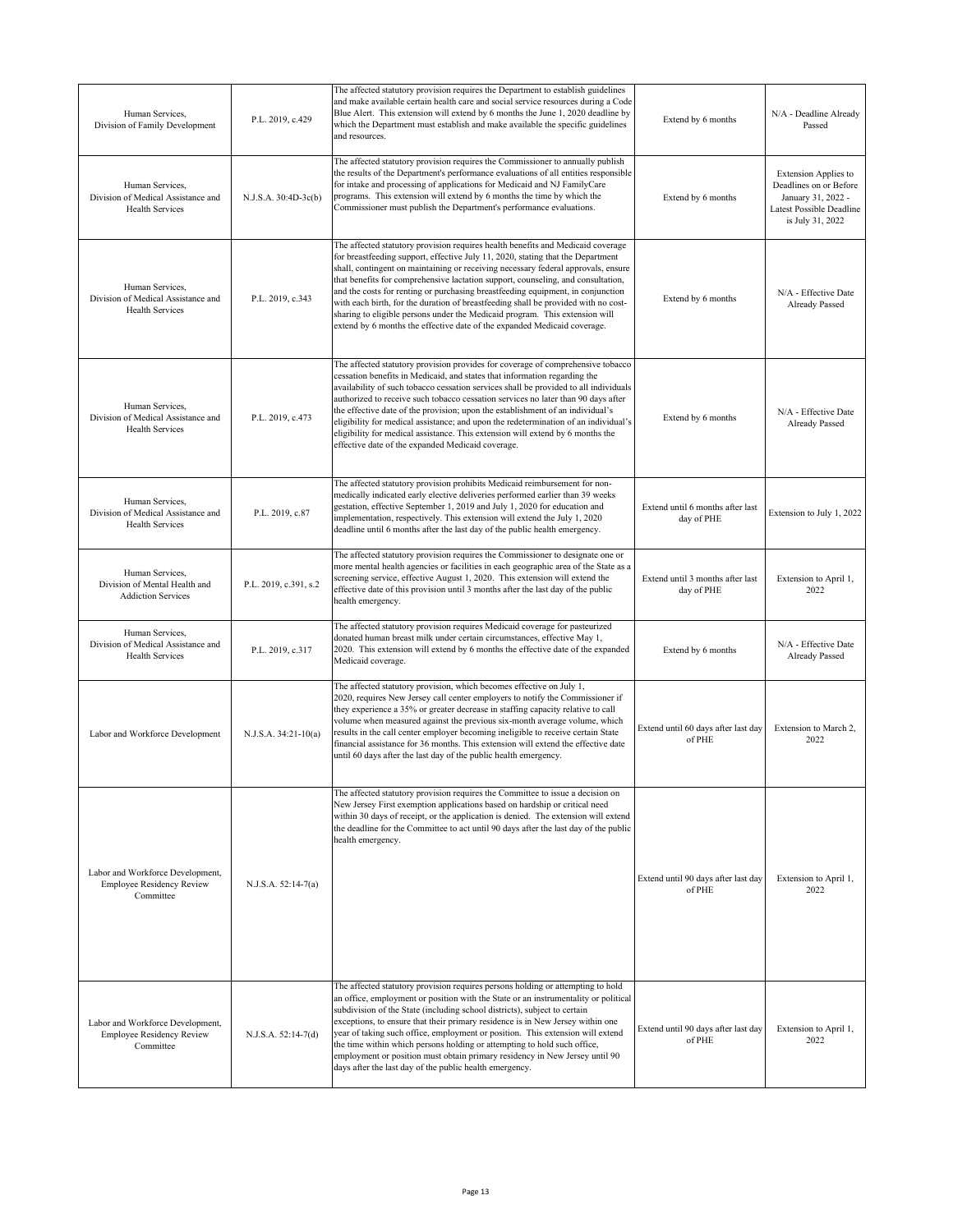| Labor and Workforce Development,<br>Division of Workers Compensation                                     | N.J.S.A. 34:15-95.6(d) | The affected statutory provision requires insurance carriers or self-insured<br>employers responsible for the payment of workers' compensation death benefits<br>to a dependent to notify the Division of Workers' Compensation of the need to<br>have the Second Injury Fund make supplemental benefit payments to the<br>dependent not later than 60 days after the date on which it is determined that<br>payment of supplemental benefits is required. This extension will extend the<br>time by which insurance carriers or self-insured employers must notify the Fund<br>that supplemental benefit payments are required until 60 days after the last day of<br>the public health emergency.                                               | Extend until 60 days after last day<br>of PHE | Extension to March 2,<br>2022                                                                                             |
|----------------------------------------------------------------------------------------------------------|------------------------|---------------------------------------------------------------------------------------------------------------------------------------------------------------------------------------------------------------------------------------------------------------------------------------------------------------------------------------------------------------------------------------------------------------------------------------------------------------------------------------------------------------------------------------------------------------------------------------------------------------------------------------------------------------------------------------------------------------------------------------------------|-----------------------------------------------|---------------------------------------------------------------------------------------------------------------------------|
| Law & Public Safety,<br>Division of New Jersey Racing<br>Commission                                      | N.J.S.A. 5:5-22.2(c)   | The affected statutory provision requires persons who possess unclaimed cash<br>vouchers to redeem the voucher within three years after the date of purchase or<br>the voucher shall expire and the voucher funds shall be paid to the permitholder<br>and purse account. This extension will extend the time by which persons<br>possessing unclaimed cash vouchers must redeem the vouchers until 90 days<br>after the last day of the public health emergency.                                                                                                                                                                                                                                                                                 | Extend until 90 days after last day<br>of PHE | Pursuant to<br>P.L. 2021, c.89,<br>the deadline is extended<br>to June 4, 2022.                                           |
| Law & Public Safety,<br>Division of New Jersey Racing<br>Commission                                      | N.J.S.A. 5:5-64        | The affected statutory provision requires persons holding winning parimutuel<br>tickets to claim the funds within six months from the time such tickets are issued.<br>This extension will extend the time by which persons holding winning tickets<br>must claim the funds associated with the winning ticket until 90 days after the<br>last day of the public health emergency.                                                                                                                                                                                                                                                                                                                                                                | Extend until 90 days after last day<br>of PHE | Pursuant to<br>P.L. 2021, c.89,<br>the deadline is extended<br>to June 4, 2022.                                           |
| Law & Public Safety,<br>Division of New Jersey Racing<br>Commission                                      | N.J.S.A. 5:5-67        | The affected statutory provision requires permit holders conducting horse race<br>meetings to, within 60 days after the conclusion of every race meeting, file a<br>complete audit of the total amount of money contributed to every parimutuel<br>pool on each race; provided that no reports be filed later than December 1 of the<br>year in which the race meeting is held, unless such meeting is held after<br>November 1, in which case the report must be filed not later than December 15<br>of the same year. This extension will extend the time within which permit<br>holders must submit audits of the monies contributed to every parimutuel pool<br>on each race until 60 days after the last day of the public health emergency. | Extend until 60 days after last day<br>of PHE | Extension to March 2,<br>2022                                                                                             |
| Law & Public Safety,<br>Division of New Jersey Racing<br>Commission                                      | N.J.S.A. 5:5-68.1      | The affected statutory provision states that amounts resulting from parimutuel<br>tickets remaining unclaimed after six months which are paid to the Racing<br>Commission for deposit in the general fund shall be appropriated each fiscal year<br>to the Racing Commission to be used for the expenses of the Commission. This<br>extension will extend the deadline for claiming parimutuel tickets before the<br>funds are appropriated to the Commission.                                                                                                                                                                                                                                                                                    | Extend until 90 days after last day<br>of PHE | Pursuant to<br>P.L. 2021, c.89.<br>the deadline is extended<br>to June 4, 2022.                                           |
| Law & Public Safety,<br>Division of Consumer Affairs,<br>Legalized Games of Chance Control<br>Commission | N.J.S.A. 5:8-37        | The affected statutory provision requires an organization, association, church,<br>congregation, society, club, fire company, or first-aid or rescue squad which held,<br>operated or conducted a bingo game, and its members who were in charge<br>thereof, to furnish to the Legalized Games of Chance Control Commission a<br>verified report no later than the fifteenth day of the calendar month immediately<br>following the calendar month in which the game was held, operated or<br>conducted. This extension will extend the deadline for verified reports by 90<br>days.                                                                                                                                                              | Extend by 90 days                             | <b>Extension Applies to</b><br>Deadlines on or Before<br>January 31, 2022 -<br>Latest Possible Deadline<br>is May 1, 2022 |
| Law & Public Safety,<br>Division of Consumer Affairs.<br>Legalized Games of Chance Control<br>Commission | N.J.S.A. 5:8-64        | The affected statutory provision requires an organization, association, church,<br>congregation, society, club, fire company, first-aid or rescue squad, or senior<br>citizen association or club which held, operated or conducted a raffle, and its<br>members who were in charge thereof, to furnish to the Legalized Games of<br>Chance Control Commission a verified report no later than the fifteenth day of<br>the calendar month immediately following the calendar month in which the raffle<br>was held, operated or conducted. This extension will extend the deadline for<br>verified reports by 90 days.                                                                                                                            | Extend by 90 days                             | <b>Extension Applies to</b><br>Deadlines on or Before<br>January 31, 2022 -<br>Latest Possible Deadline<br>is May 1, 2022 |
| Law & Public Safety,<br>Division of Consumer Affairs,<br>Office of Consumer Protection                   | N.J.S.A. 56:8-96(c)    | The affected statutory provision requires local health authorities with jurisdiction<br>over pet shops to review any reports concerning the sickness or death of animals<br>purchased from pet shops and make recommendations by May 1 to the<br>municipality for the revocation of the pet shops' licenses. This extension will<br>extend the May 1, 2020 deadline until 60 days after the last day of the public<br>health emergency.                                                                                                                                                                                                                                                                                                           | Extend until 60 days after last day<br>of PHE | Extension to March 2,<br>2022                                                                                             |
| Law & Public Safety,<br>Division of Consumer Affairs,<br>Office of Weights and Measures                  | N.J.S.A. 51:1-121      | The affected statutory provision states that licenses and registrations for<br>repairpersons of weighing and measuring devices shall be issued for a term of<br>one year from the date of issue and shall be renewable upon their expiration.<br>This extension will extend the expiration date of expiring licenses and<br>registrations until 60 days after the last day of the public health emergency.                                                                                                                                                                                                                                                                                                                                        | Extend until 60 days after last day<br>of PHE | Extension to March 2,<br>2022                                                                                             |
| Law & Public Safety,<br>Division of Consumer Affairs,<br>Office of Weights and Measures                  | N.J.S.A. 51:1-74       | The affected statutory provision states that all appointments of public<br>weighmasters and certified weighers shall last for a term of three years. This<br>extension will extend the expiration date of expiring licenses until 60 days after<br>the last day of the public health emergency.                                                                                                                                                                                                                                                                                                                                                                                                                                                   | Extend until 60 days after last day<br>of PHE | Extension to March 2,<br>2022                                                                                             |
| Law & Public Safety,<br>Division of Consumer Affairs,<br>Regulated Business Section                      | N.J.S.A. 34:8-45.1(c)  | The affected statutory provision states that a health care service firm shall obtain<br>within 12 months of registration accreditation from an accrediting body that is<br>recognized by the Commissioner as an accrediting body for homemaker agencies<br>participating in the Medicaid program, as set forth at N.J.A.C.10:60-1.2. This<br>extension will extend the time for a health care service firm to obtain<br>accreditation until 60 days after the last day of the public health emergency.                                                                                                                                                                                                                                            | Extend until 60 days after last day<br>of PHE | Extension to March 2,<br>2022                                                                                             |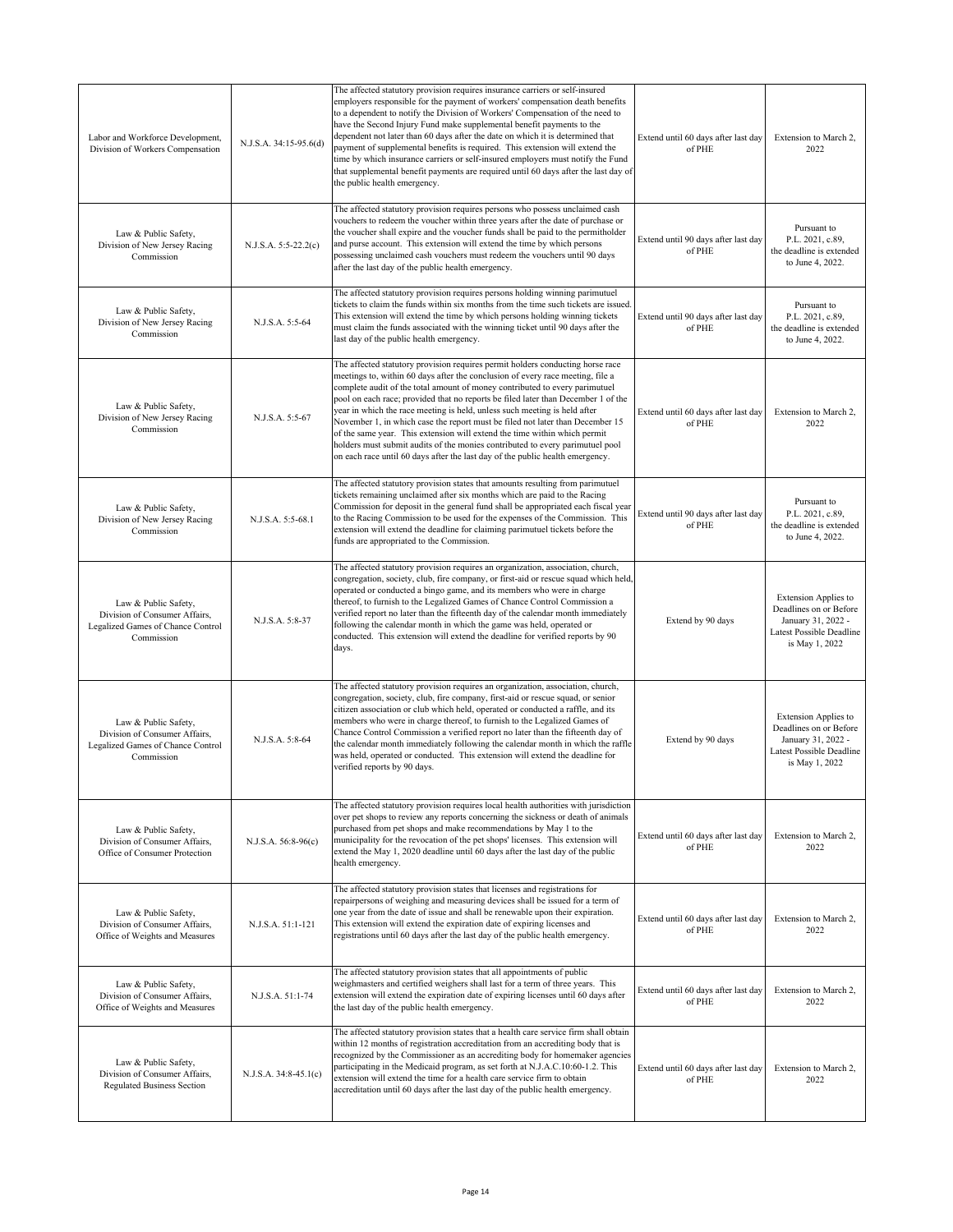| Law & Public Safety,<br>Division of Criminal Justice         | P.L. 2019, c.304                    | The affected statutory provision establishes asset forfeiture reporting and<br>transparency requirements. This extension will extend the effective date of the<br>affected statutory provision until 3 months after the last day of the public health<br>emergency.                                                                                                                                                                                                                                                                                                                                              | Extend until 3 months after last<br>day of PHE | Extension to April 1,<br>2022                                                                                                                                                                                                                                               |
|--------------------------------------------------------------|-------------------------------------|------------------------------------------------------------------------------------------------------------------------------------------------------------------------------------------------------------------------------------------------------------------------------------------------------------------------------------------------------------------------------------------------------------------------------------------------------------------------------------------------------------------------------------------------------------------------------------------------------------------|------------------------------------------------|-----------------------------------------------------------------------------------------------------------------------------------------------------------------------------------------------------------------------------------------------------------------------------|
| Law & Public Safety,<br>Division of State Police             | N.J.S.A. 45:19-33                   | The affected statutory provision requires renewal of bounty hunter licenses every<br>two years. This extension will extend the expiration dates of expiring bounty<br>hunter licenses until 60 days after the last day of the public health emergency.                                                                                                                                                                                                                                                                                                                                                           | Extend until 60 days after last day<br>of PHE  | Extension to March 2,<br>2022                                                                                                                                                                                                                                               |
| Law & Public Safety,<br>Division of State Police             | N.J.S.A. 45:19A-3(d)                | The affected statutory provision requires that licenses for security officer<br>companies be renewed every two years. This extension will extend expiring<br>licenses for security officer companies until 60 days after the last day of the<br>public health emergency.                                                                                                                                                                                                                                                                                                                                         | Extend until 60 days after last day<br>of PHE  | Extension to March 2,<br>2022                                                                                                                                                                                                                                               |
| Law & Public Safety,<br>Division of State Police             | N.J.S.A. 45:19A-4(f)                | The affected statutory provision states that a certificate of registration as a<br>security officer shall be renewed every two years by an applicant for an unarmed<br>security officer position and each year by an applicant for an armed security<br>officer position. This extension will extend the expiration date of registrations<br>until 60 days after the last day of the public health emergency.                                                                                                                                                                                                    | Extend until 60 days after last day<br>of PHE  | Extension to March 2.<br>2022                                                                                                                                                                                                                                               |
| Law & Public Safety,<br>Division of State Police             | N.J.S.A. App.A:9-40.1               | The affected statutory provision requires municipal emergency management<br>coordinators to complete the approved course of study and the Emergency<br>Management Workshop within one year of appointment. Further training for<br>municipal emergency management coordinators is described in NJOEM<br>Directive 102, which requires 24 hours of continuing education to be completed<br>each year thereafter. This extension will extend by 6 months the time within<br>which municipal emergency management coordinators must complete the<br>approved course of study and the Emergency Management Workshop. | Extend by 6 months                             | <b>Extension Applies to</b><br>Deadlines on or Before<br>January 31, 2022 -<br>Latest Possible Deadline<br>is July 31, 2022                                                                                                                                                 |
| Law & Public Safety,<br>Division of State Police             | N.J.S.A. App.A:9-42.1               | The affected statutory provision directs each county to appoint a county<br>emergency management coordinator for a term of three years. This extension<br>will extend the term of county emergency management coordinators by 6<br>months.                                                                                                                                                                                                                                                                                                                                                                       | Extend by 6 months                             | Extension Applies to<br>Deadlines on or Before<br>January 31, 2022 -<br>Latest Possible Deadline<br>is July 31, 2022                                                                                                                                                        |
| Law & Public Safety,<br>Division of State Police             | N.J.S.A. App.A:9-43.4               | The affected statutory provision requires the State Office of Emergency<br>Management to approve, conditionally approve, or disapprove each county and<br>municipal emergency operations plan within 60 days of receipt of the plan or else<br>it shall be considered approved. This extension will extend by 30 days the time<br>by which the State Office of Emergency Management must approve,<br>conditionally approve or disapprove a county or municipal emergency operations<br>plan.                                                                                                                     | Extend by 30 days                              | <b>Extension Applies to</b><br>Deadlines on or Before<br>January 31, 2022 -<br>Latest Possible Deadline<br>is March 2, 2022                                                                                                                                                 |
| Law & Public Safety,<br>Division of State Police             | P.L. 2019, c.269,<br>ss. 2, 3, 5, 7 | The affected statutory provision, with an effective date of June 15, 2020, amends<br>the State's laws concerning expungement eligibility and procedures. This<br>extension will extend the effective date until February 15, 2021.                                                                                                                                                                                                                                                                                                                                                                               | Extend by 9 months                             | N/A - Effective Date<br>Already Passed                                                                                                                                                                                                                                      |
| Law & Public Safety,<br>Division on Civil Rights             | N.J.S.A. 10:5-14                    | The affected statutory provision requires the Division on Civil Rights to conduct<br>conciliation efforts within forty-five days of a finding of probable cause by the<br>Director. This extension will extend by 90 days the time within which the<br>Division must engage in conciliation efforts.                                                                                                                                                                                                                                                                                                             | Extend by 90 days                              | <b>Extension Applies to</b><br>Deadlines on or Before<br>January 31, 2022 -<br>Latest Possible Deadline<br>is May 1, 2022                                                                                                                                                   |
| Law & Public Safety,<br>Division on Civil Rights             | N.J.S.A. 10:5-18                    | The affected statutory provision requires aggrieved parties to file complaints with<br>the Division on Civil Rights or a municipal office alleging a violation of the Law<br>Against Discrimination within 180 days of the alleged act of discrimination.<br>This extension will extend the time by which individuals must file complaints<br>alleging acts of discrimination until 30 days after the last day of the public health<br>emergency.                                                                                                                                                                | Extend until 30 days after last day<br>of PHE  | Extension to January 31,<br>2022                                                                                                                                                                                                                                            |
| Law & Public Safety,<br>Juvenile Justice Commission          | N.J.S.A. 30:4-123.53a               | The affected statutory provision requires that the Juvenile Justice Commission<br>provide written notice to the county prosecutor at least 30 days prior to the<br>anticipated release of youth adjudicated delinquent of certain serious crimes.<br>This extension will extend the deadline for providing such notice by 15 days, so<br>that notice must be provided at least 15 days prior to the anticipated release.                                                                                                                                                                                         | Extend by 15 days                              | This extension applies to<br>release dates on or before<br>January 31, 2022.<br>Accordingly, 15 days'<br>notice is required for<br>release dates on or before<br>January 31, 2022, and 30<br>days' notice is required for<br>release dates on or after<br>February 1, 2022. |
| Law & Public Safety,<br>Victims of Crime Compensation Office | N.J.S.A. 52:4B-18                   | The affected statutory provision requires the Victims of Crime Compensation<br>Office to make its determination regarding an application for compensation for<br>criminal injuries within six months of acknowledgement of receipt of a<br>completed application and any and all necessary supplemental information. This<br>extension will extend by 60 days the time within which the Office must make its<br>determination.                                                                                                                                                                                   | Extend by 60 days                              | <b>Extension Applies to</b><br>Deadlines on or Before<br>January 31, 2022 -<br>Latest Possible Deadline<br>is April 1, 2022                                                                                                                                                 |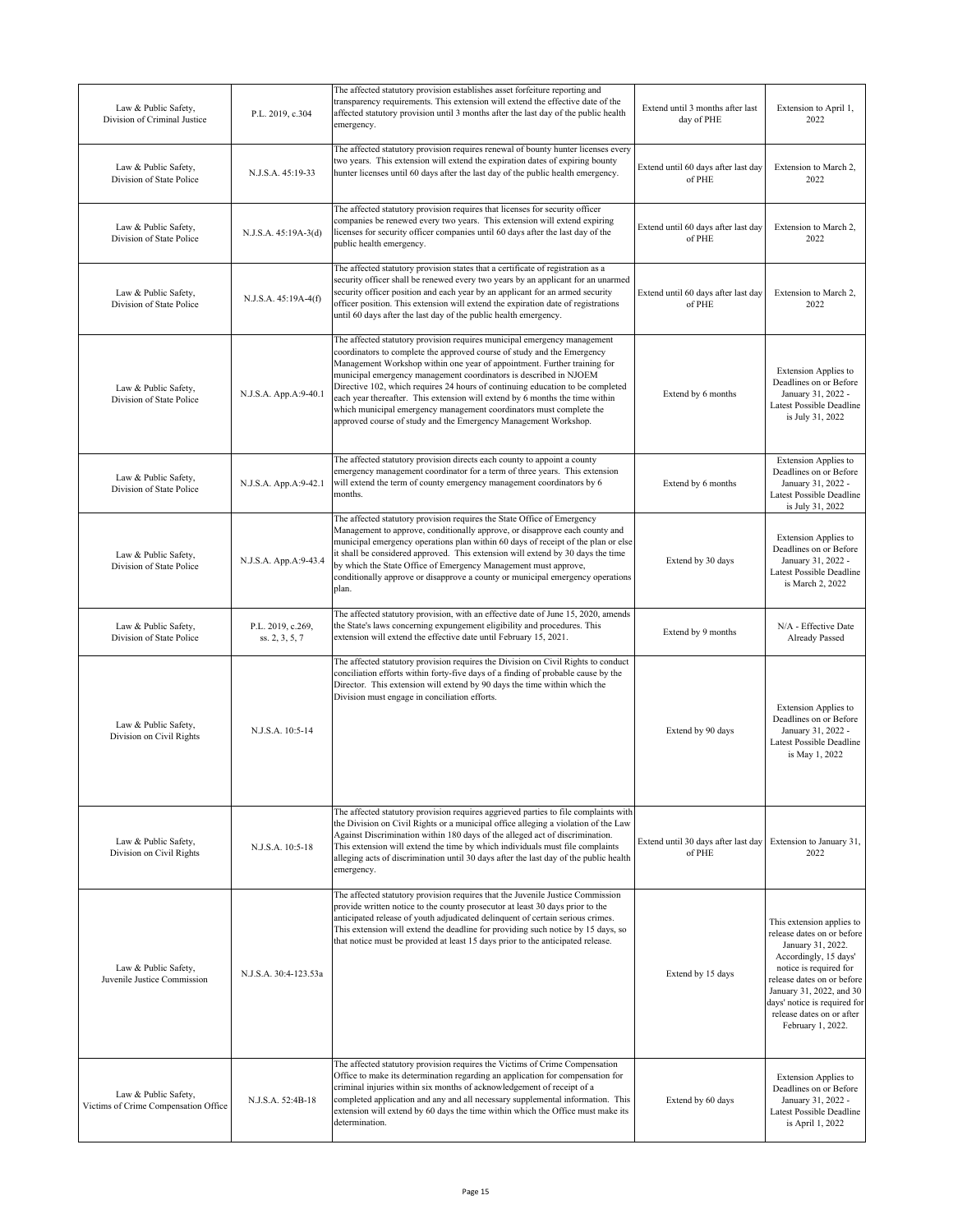| Law & Public Safety,<br>Victims of Crime Compensation Office  | N.J.S.A. 52:4B-18              | The affected statutory provision states that no order for the payment of<br>compensation for a personal injury or death may be made under N.J.S.A. 42:4B-<br>10 unless the personal injury or death was the result of an offense which was<br>reported to the police or other appropriate law enforcement agency within 9<br>months after its occurrence or reasonable discovery. This extension will extend<br>the time within which an offense must be reported to the police or other<br>appropriate law enforcement agency, to establish eligibility for payment of<br>compensation, until 90 days after the last day of the public health emergency.                                                                   | Extend until 90 days after last day<br>of PHE | Extension to April 1,<br>2022                                                                                               |
|---------------------------------------------------------------|--------------------------------|-----------------------------------------------------------------------------------------------------------------------------------------------------------------------------------------------------------------------------------------------------------------------------------------------------------------------------------------------------------------------------------------------------------------------------------------------------------------------------------------------------------------------------------------------------------------------------------------------------------------------------------------------------------------------------------------------------------------------------|-----------------------------------------------|-----------------------------------------------------------------------------------------------------------------------------|
| Motor Vehicle Commission                                      | N.J.S.A. 39:10-11(A)           | The affected statutory provision requires that any purchaser of a motor vehicle in<br>this State, other than a dealer licensed pursuant to the provisions of R.S. 39:10-<br>19, shall, within 10 working days after its purchase, submit to the director<br>evidence of the purchase. This extension will extend the deadline for submitting<br>evidence of a purchase to the director until 60 days after the last day of the public<br>health emergency.                                                                                                                                                                                                                                                                  | Extend until 60 days after last day<br>of PHE | Extension to March 2.<br>2022                                                                                               |
| Motor Vehicle Commission                                      | N.J.S.A. 39:4-206              | The affected statutory provision states that vehicle identification placards issued<br>in conjunction with a person with a disability identification card shall be valid<br>until the last day of the 36th calendar month following the calendar month in<br>which the placard was issued, and that placards issued following the date on<br>which the chief administrator issued the applicant a person with a disability<br>identification card shall be valid up until the date on which the person with a<br>disability identification card is invalid. This extension will extend the time by<br>which individuals must apply for renewed placards until 90 days after the last day<br>of the public health emergency. | Extend until 90 days after last day<br>of PHE | Extension to April 1,<br>2022                                                                                               |
| New Jersey Economic Development<br>Authority                  | N.J.S.A. 34:1B-<br>7.42a(b)(5) | The affected statutory provision requires emerging technology and<br>biotechnology companies, which wish to surrender certain tax benefits to other<br>non-affiliated corporations, to apply by June 30 of each fiscal year to the New<br>Jersey Economic Development Authority for approval to surrender and transfer<br>the tax benefits. Additionally, applicants must meet the criteria of a "new or<br>expanding" business as of June 30. This extension will extend until September<br>30, 2020, the date by which eligible emerging technology and biotechnology<br>companies must apply to transfer the tax benefits and meet the program criteria.                                                                 | Extend until September 30, 2020               | N/A - Deadline Already<br>Passed                                                                                            |
| Office of the Secretary of Higher<br>Education                | N.J.S.A. 18A:3B-82(a)          | The affected statutory provision requires each institution of higher education to<br>submit to the Office of the Secretary of Higher Education, by May 1, 2020, plans<br>to expand the use of open textbooks and commercial digital learning materials.<br>This extension will extend the submission deadline by 6 months.                                                                                                                                                                                                                                                                                                                                                                                                  | Extend by 6 months                            | N/A - Deadline Already<br>Passed                                                                                            |
| State,<br>Division of Elections                               | P.L. 2019, c.382               | The affected statutory provision requires the establishment of a secure Internet<br>website to be maintained by the Secretary of State for online voter registration<br>and authorizes use of digitized signatures from New Jersey Motor Vehicle<br>Commission's database, effective 180 days following enactment on January 21,<br>2020. This extension will extend the effective date by 45 days.                                                                                                                                                                                                                                                                                                                         | Extend by 45 days                             | N/A - Effective Date<br>Already Passed                                                                                      |
| State,<br>Division of Elections                               | P.L. 2019, c.487               | The affected statutory provision requires that a table or database containing the<br>election results compiled at the election districts level be made available on an<br>official website within 90 days following the certification of the results of any<br>special, primary, school, municipal, or general election, and of any public<br>question voted by the voters at an election, pursuant to Title 19 of the Revised<br>Statutes. This extension will extend by 90 days the deadline for making the table<br>or database available.                                                                                                                                                                               | Extend by 90 days                             | <b>Extension Applies to</b><br>Deadlines on or Before<br>January 31, 2022 -<br>Latest Possible Deadline<br>is May 1, 2022   |
| Transportation,<br><b>Transportation Trust Fund Authority</b> | N.J.S.A. 27:1B-22(d)           | The affected statutory provision requires the Commissioner to submit a<br>Transportation Trust Fund Authority Financial Plan on or before March 1 of each<br>year. This extension will extend the March 1, 2020 deadline for the financial<br>plan until August 1, 2020.                                                                                                                                                                                                                                                                                                                                                                                                                                                    | Extend to August 1, 2020                      | N/A - Deadline Already<br>Passed                                                                                            |
| Treasury,<br>Division of Revenue & Enterprise<br>Services     | N.J.S.A. 52:7-11               | The affected statutory provision states that notaries public shall hold their<br>respective offices for the term of five years, unless removed at the pleasure of the<br>State Treasurer. This extension would extend expiring terms of office for<br>notaries public until 90 days after the last day of the public health emergency.                                                                                                                                                                                                                                                                                                                                                                                      | Extend until 90 days after last day<br>of PHE | Extension to April 1,<br>2022                                                                                               |
| Treasury,<br>Division of Revenue & Enterprise<br>Services     | N.J.S.A. 52:7-14               | The affected statutory provision requires each notary public to take and subscribe<br>an oath before the clerk of the county in which the notary public resides within 3<br>months of the receipt of the notary public's commission. This extension will<br>extend the time period to take and subscribe the oath to 90 days after the end of<br>the Public Health Emergency.                                                                                                                                                                                                                                                                                                                                               | Extend until 90 days after last day<br>of PHE | Extension to April 1,<br>2022                                                                                               |
| Treasury,<br>Lottery                                          | N.J.S.A. 5:9-17                | The affected statutory provision states that prize money for the prize on a<br>winning ticket or share must be claimed by the person entitled thereto within 1<br>year after the drawing in which the prize was won. This extension will extend<br>the time by which persons must claim prize money by 30 days.                                                                                                                                                                                                                                                                                                                                                                                                             | Extend by 30 days                             | <b>Extension Applies to</b><br>Deadlines on or Before<br>January 31, 2022 -<br>Latest Possible Deadline<br>is March 2, 2022 |